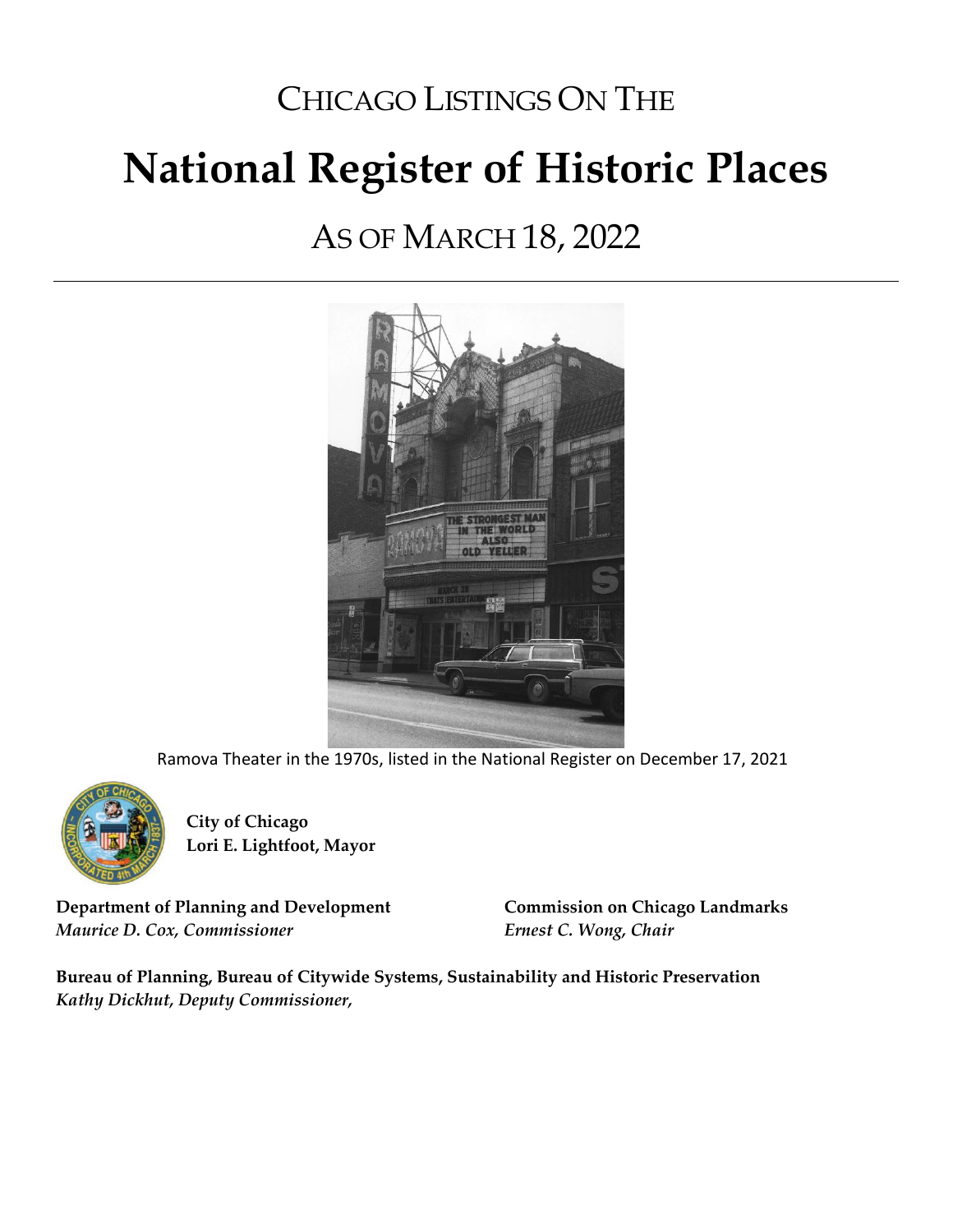# **A**

#### (Robert S.) **Abbott House ~**

4742 Martin Luther King Dr.; (December 8, 1976). NHL, HABS.

#### **Adler Planetarium ~**

1300 S. Lake Shore Dr.; (February 27, 1987). NHL.

#### **Alta Vista Terrace Historic District ~**

Roughly bounded by W. Byron, W. Grace, N. Kenmore, and N. Seminary streets; (March 16, 1972). HABS.

#### **America Fore Building ~**

844 N. Rush St.; (June 21, 2016).

#### **Anderson -Carlson Building** ~

2044-48 W. Farwell Ave.; (November 11, 2005).

#### **Andersonville Commercial Historic District** ~

4900-5800 N. Clark St.; (March 9, 2010).

#### **The Aquitania ~**

5000 N. Marine Dr.; (March 1, 2002).

#### **Armour Square (Chicago Park District MPS)** ~

Bounded by W. 33<sup>rd</sup> St., W. 34<sup>th</sup> Pl., S. Wells Ave., and S. Shields Ave; (August 21, 2003).

#### **Auburn Gresham Bungalow Historic District (Chicago Bungalows MPS)** ~

Roughly bounded by S. Paulina, 78th, & 75th streets, & S. Winchester Ave.; (October 9, 2012).

#### **Auditorium Building (Roosevelt University) ~**

430 S. Michigan Ave.; (April 17, 1970). NHL; HABS.

#### **Austin Historic District ~**

Generally bound by Waller Ave., Ohio St., Austin Blvd., Corcoran Pl., Menard Ave., West End Ave., and Parkside Ave.; (August 8, 1985).

#### **Austin Town Hall Historic District** ~

Roughly bounded by W. Lake St., N. Central Ave., N. Parkside Ave., and W. Race Ave.; (November 15, 2006).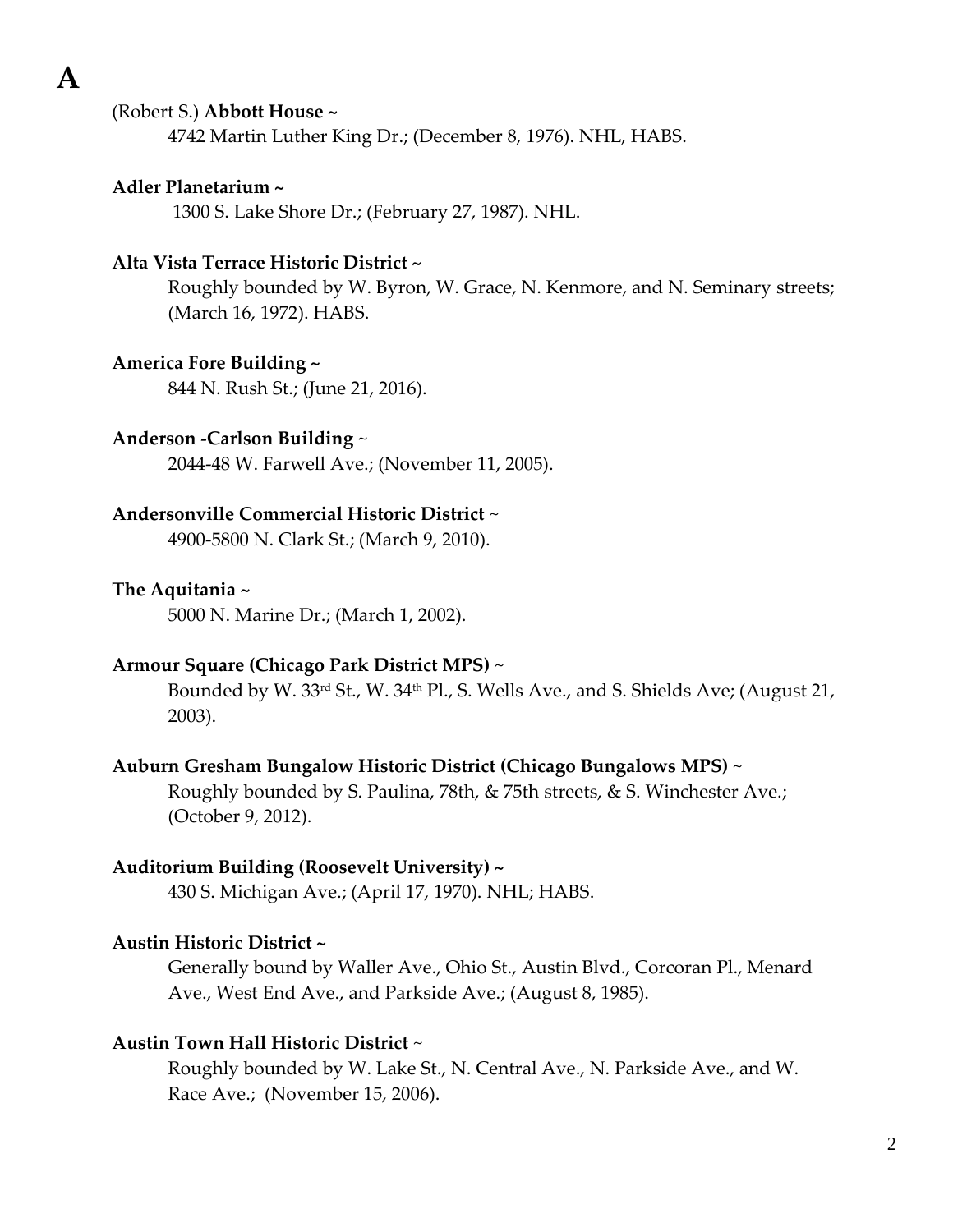#### **Automatic Electric Company Building ~**

1001 W. Van Buren St.; (November 20, 2002).

# **B**

#### **B. F. Goodrich Company Showroom (Chicago Motor Row MPS)** ~

1925 S. Michigan Ave.; (May 28, 2009).

#### (Emil) **Bach House ~**

7415 N. Sheridan Rd.; (January 23, 1979).

#### **Belden Stratford Hotel ~**

2300 N. Lincoln Park West; (May 11, 1992).

#### **Belmont–Sheffield Trust & Savings Bank Building ~**

1001 W. Belmont Ave.; (March 1, 1984).

#### **Belmonte Flats ~**

4257-4259 S. Dr. Martin Luther King, Jr. Dr. and 400-412 E. 43rd St.; (February 5, 1998).

#### **Berger Park (Chicago Park District MPS) ~**

6205-47 N. Sheridan Rd.; (January 12, 2010).

#### **Best Brewing Company of Chicago ~**

1315-17 W. Fletcher St.; (July 30, 1987).

#### **Biograph Theater ~**

2433 N. Lincoln Ave.; (May 17, 1984).

# **Black Metropolis Thematic District ~** Which includes:

**Chicago Bee Building**, 3647-55 S. State St.;

**Eighth Regiment Armory**, 3517-33 S. Giles Ave.**;** 

#### **Overton Hygienic Building**, 3619-27 S. State St.;

- **Unity Hall**, 3140 S. Indiana Ave.;
- **Victory Sculpture**, 35th St. at King Dr.;
- **Wabash Avenue YMCA**, 3763 S. Wabash Ave;
- **Liberty Life / Supreme Life Insurance Company**, 3501 S. King Dr.;

**Chicago Defender Building**, 3435 S. Indiana Ave. (April 30, 1986).

#### **Blackstone Hotel** ~

80 E. Balbo Dr.; (636 S. Michigan Ave.]. (May 8, 1986).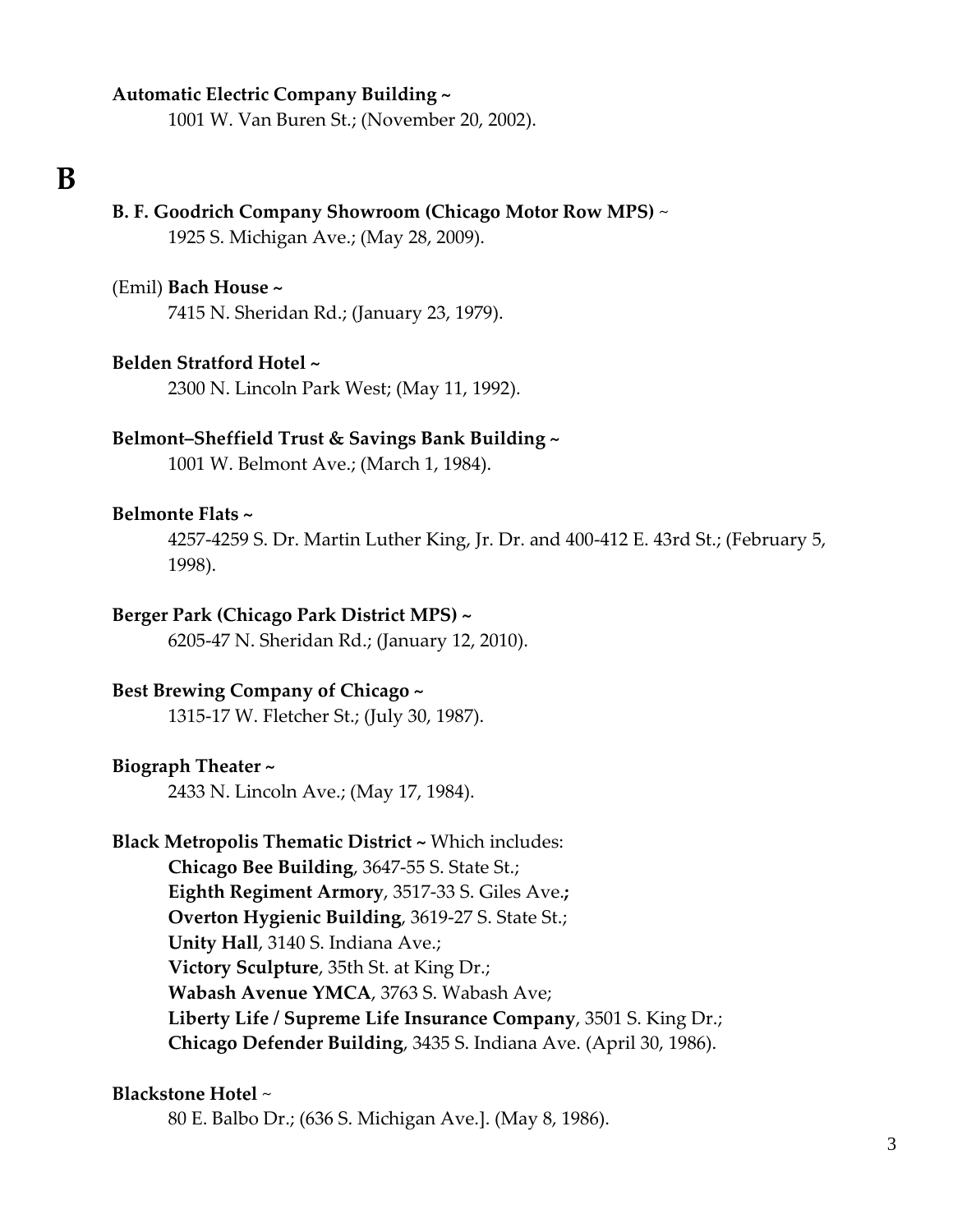#### **Bohemian National Cemetery ~**

Roughly bounded by Foster Ave., Pulaski Rd., Bryn Mawr Ave., and the approx. line of Central Park Ave.; (May 11, 2006).

#### **Boyce Building** ~

500-510 N. Dearborn St.; (February 29, 1996).

#### (Roger) **Brown Home and Studio ~**

1926 N. Halsted St.; (February 22, 2011).

#### **Bryn Mawr Avenue Historic District** ~

Bryn Mawr Ave. from Sheridan Rd. to Broadway; (April 20, 1995).

#### **Buckingham Building** ~

56-67 E. Van Buren St.; (August 10, 2000).

#### **Buena Park Historic District** ~

Bounded roughly by Graceland Cemetery on West; Marine Dr. on East; Irving Park Rd. on South; Montrose Ave. on North; (July 13, 1984).

#### **Burlingham Building ~**

104 W. Oak St.; (February 14, 1985).

### **Bush Temple of Music** ~

100 W. Chicago Ave., 800 N. Clark St.; (December 31, 2013).

# **C**

#### **Calumet Park (Chicago Park District MPS)** ~

9801 S. Avenue G.; (August 21, 2003).

#### **Calumet Plant, R. R. Donnelly & Sons Company** ~

350 E. Cermak Rd.; (February 17, 1983).

# **Carling Hotel [\(Residential Hotels in Chicago, 1910-1930 MPS\)](https://www.nps.gov/nr/feature/places/MP100000563.htm) ~**

1512 N. LaSalle St., (January 24, 2017).

#### **Carson, Pirie, Scott and Company** ~

1 S. State St.; (April 17, 1970). NHL; HABS.

#### **Castlewood Terrace** ~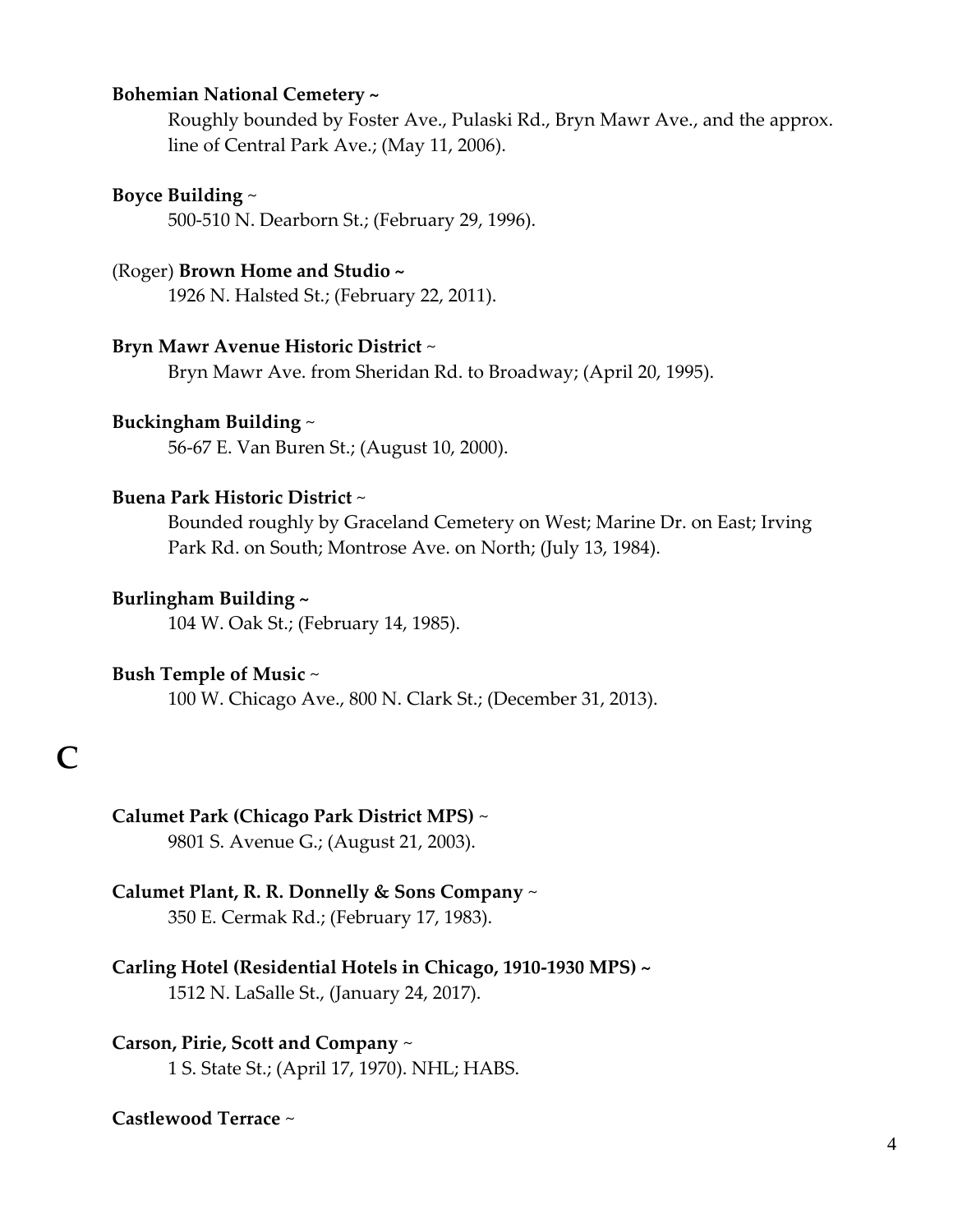819-959 W. Castlewood Terrace; (September 3, 2009).

# **The Central Manufacturing District MPD--Pershing Road Development Historic District** ~

The south side of West Pershing Road from 1831 to 2245 and 1950 W. Pershing Road; (August 18, 2015).

# **Central Manufacturing District--Original East Historic District ~**

3500-3700 blks. of S. Morgan, S. Racine Ave. & S. Iron St., 3500-3900 blks. of S. Ashland Ave, 1200-1600 W. 38th St.; (February 15, 2016).

# **Central Park Theater** ~

3531-39 W. Roosevelt Rd.; (August 10, 2005).

#### (Anton) **Cermak House** ~

2348 S. Millard Ave.; (February 4, 2011).

# **Cermak Road Bridge Historic District ~**

W. Cermak Road and the South Branch of the Chicago River; (May 1, 2012).

# **Chapin and Gore Building ~**

63 E. Adams St.; (June 27, 1979). HABS.

#### **Charles Warrington Earle School ~**

6121 South Hermitage Ave.; (March 15, 2021).

# (James) **Charnley House** ~

1365 N. Astor St.; (April 17, 1970). NHL; HABS.

# **Chicago and North Western Railroad Depot, Norwood Park ~**

6088 North Northwest Highway; (February 9, 2001).

#### **Chicago and North Western Railway Power House** ~

211 N. Clinton St.; (December 10, 2004).

#### **Chicago Avenue Water Tower and Pumping Station** ~

Both sides of N. Michigan Ave. between E. Chicago and E. Pearson Streets; (April 23, 1975). HABS.

# **Chicago Board of Trade Building** ~

141 W. Jackson Blvd.; (June 2, 1978). NHL.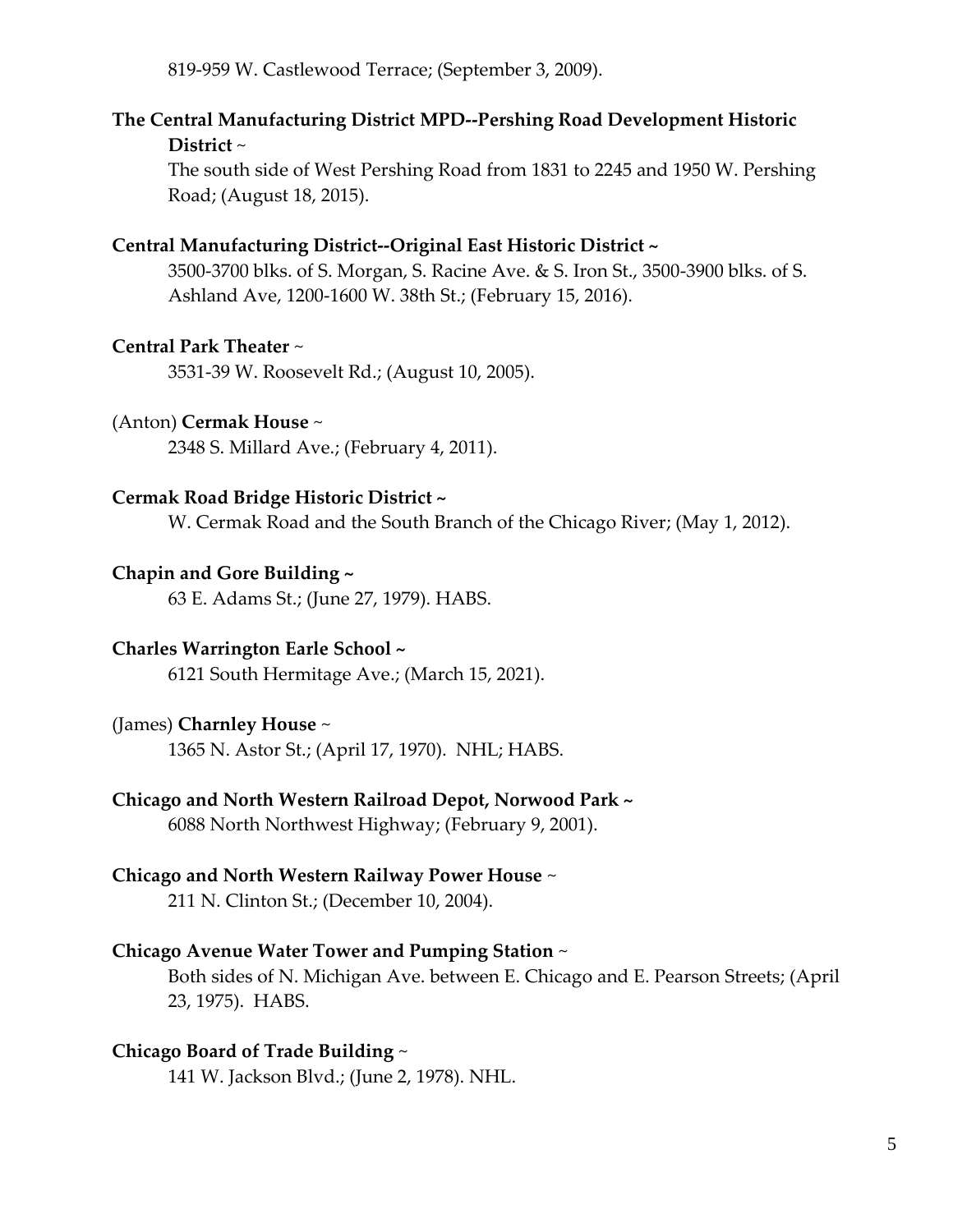# **Chicago Bungalows Multiple Property Submission**, which includes:

### **Brainerd Bungalow Historic District-**

Roughly bounded by 89th, S. May, 95th & S. Loomis Sts.; (December 27, 2016).

# **Falconer Bungalow Historic District-**

Roughly bounded by W. Wellington Ave., N. Lamon Ave., N. Laramie Ave., and the alley N of W. Diversey Ave.; (March 7, 2007).

# **North Mayfair Bungalow Historic District-**

Roughly bounded by W. Foster Ave., N. Pulaski Rd., N. Kilbourn Ave., and W. Lawrence Ave.; (February 1, 2006).

# **Chicago Club** ~

81 E. Van Buren St.; (February 28, 2005).

# **Chicago Federal Center** ~

Entire block bounded by Dearborn, Jackson, Clark and Adams and the contiguous half-block E. of Dearborn; (March 24, 2011).

# **Chicago Harbor Lighthouse** ~

South end of north breakwater , east and slightly south of Navy Pier; (July 19, 1984).

# **Chicago Municipal Tuberculosis Sanitarium District**~

5601 N. Pulaski Rd.; (September 26, 2019).

# **Chicago Park Boulevard System Historic District** ~

Douglas Park, Gage Park, McKinley Park, Jackson Park, Sherman Park, Washington Park, Garfield Park, Humboldt Park, E. Oakwood Boulevard, S. Drexel Boulevard, Midway Plaisance, S. Dr. Martin Luther King, Jr. Drive, E. and W. Garfield Boulevard, S. Western Boulevard/Avenue, W. 31st Boulevard, S. California Boulevard/Avenue, W. 24th Boulevard, S. Marshall Boulevard, W. Douglas Boulevard, S. Independence Boulevard, N. and S. Hamlin Boulevard, N. Central Park Boulevard, W. Franklin Boulevard, N. Sacramento Boulevard, N. Humboldt Boulevard, N. Kedzie Boulevard, W. Logan Boulevard, Drexel Square, Independence Square, Garfield Square, Sacramento Square, Palmer Square, Logan Square, and some properties adjacent to the system. (December 18, 2018).

**Chicago Park District** ~ Historic Resources of; Multiple Property Submission. (May 21, 1990). Which includes:

**Cornell Square-**1809 W. 50th St.; (August 11, 2005). **Davis Square-**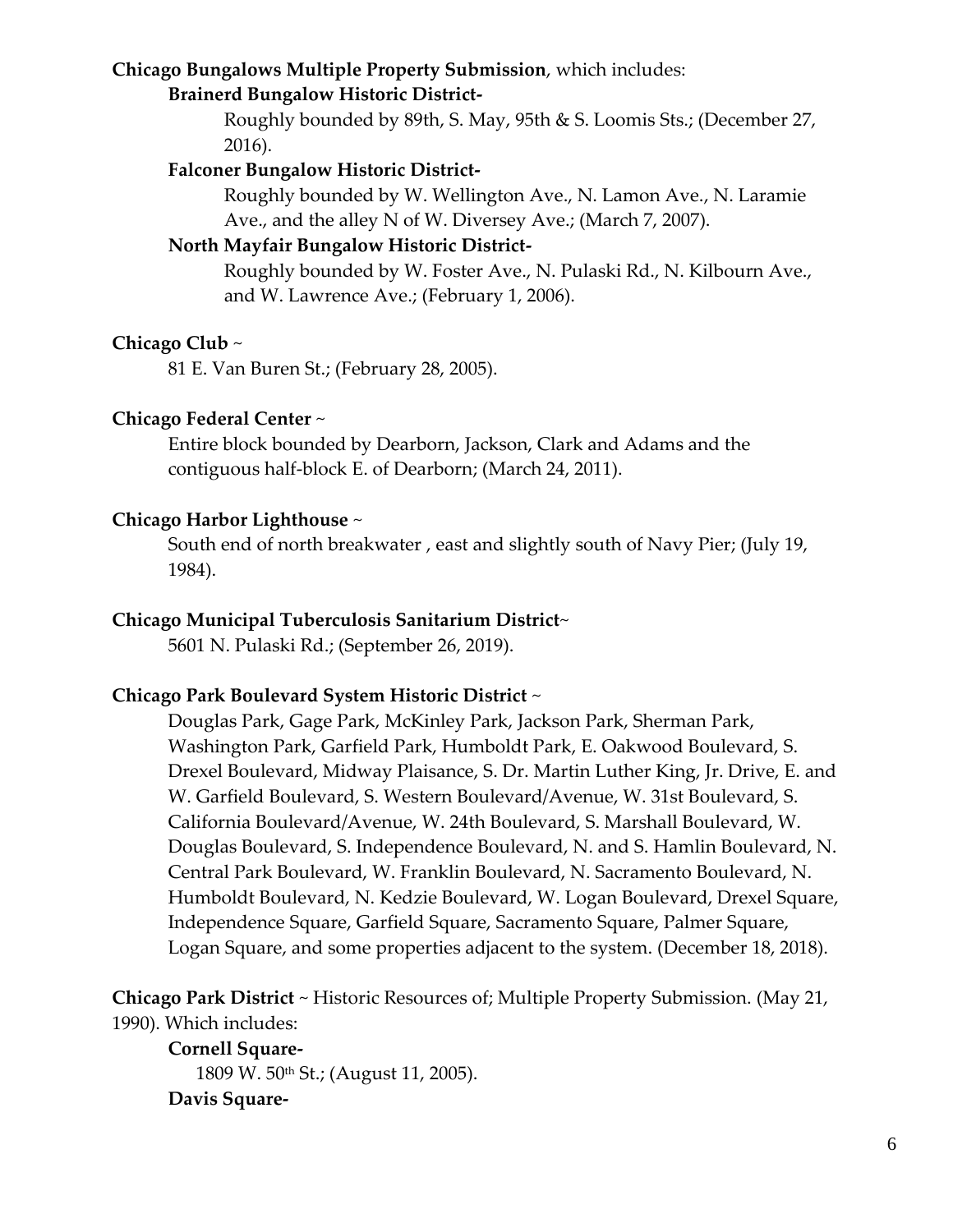Roughly bounded by W. 44<sup>th</sup> St., W. 45<sup>th</sup> St., S. Marshfield Ave. and S. Hermitage Ave.; (August 21, 2003).

#### **Eugene Field Park**-

5100 N. Ridgeway Ave.; (August 8, 2006).

#### **Garfield Park**-

100 N. Central Park Ave.; (August 31, 1993).

#### **Grand Crossing Park-**

7655 S. Ingleside Ave.; (August 8, 2006).

#### **Grant Park**-

Chicago River to E. McFetridge Dr., at Lake Michigan; (July 21, 1993).

#### **Hamilton Park-**

513 W. 72nd St.; (April 20, 1995).

#### **Humboldt Park**-

1900 N. Sacramento Blvd.; (February 20, 1992).

#### **Independence Park-**

3945 N. Springfield Ave.; (February 18, 2009).

#### **Indian Boundary Park-**

2500 W. Lunt.; (April 20, 1995).

#### **Jefferson Park-**

4822 N. Long Ave.; (August 8, 2006).

#### **Lincoln Park-**

2045 Lincoln Park W.; (August 26, 1994).

#### **Palmer Park-**

201 E. 111th St.; (August 30, 2007).

#### **Chicago Public Library, Central Building** ~

78 E. Washington St.; (July 1972). HABS.

# **Chicago Sanitary and Ship Canal Historic District (Illinois Waterway Navigation System Facilities MPS) ~**

Illinois Waterway mi. 290.0-321.7; (December 20, 2011).

#### **Chicago Savings Bank Building (Chicago Building)** ~

7 W. Madison St.; (September 5, 1975).

# **Chicago Telephone Company Kedzie Exchange** ~

17 S. Homan Ave.; (May 30, 2001).

#### **Chicago Theatre ~**

175 N. State St.; (June 6, 1979).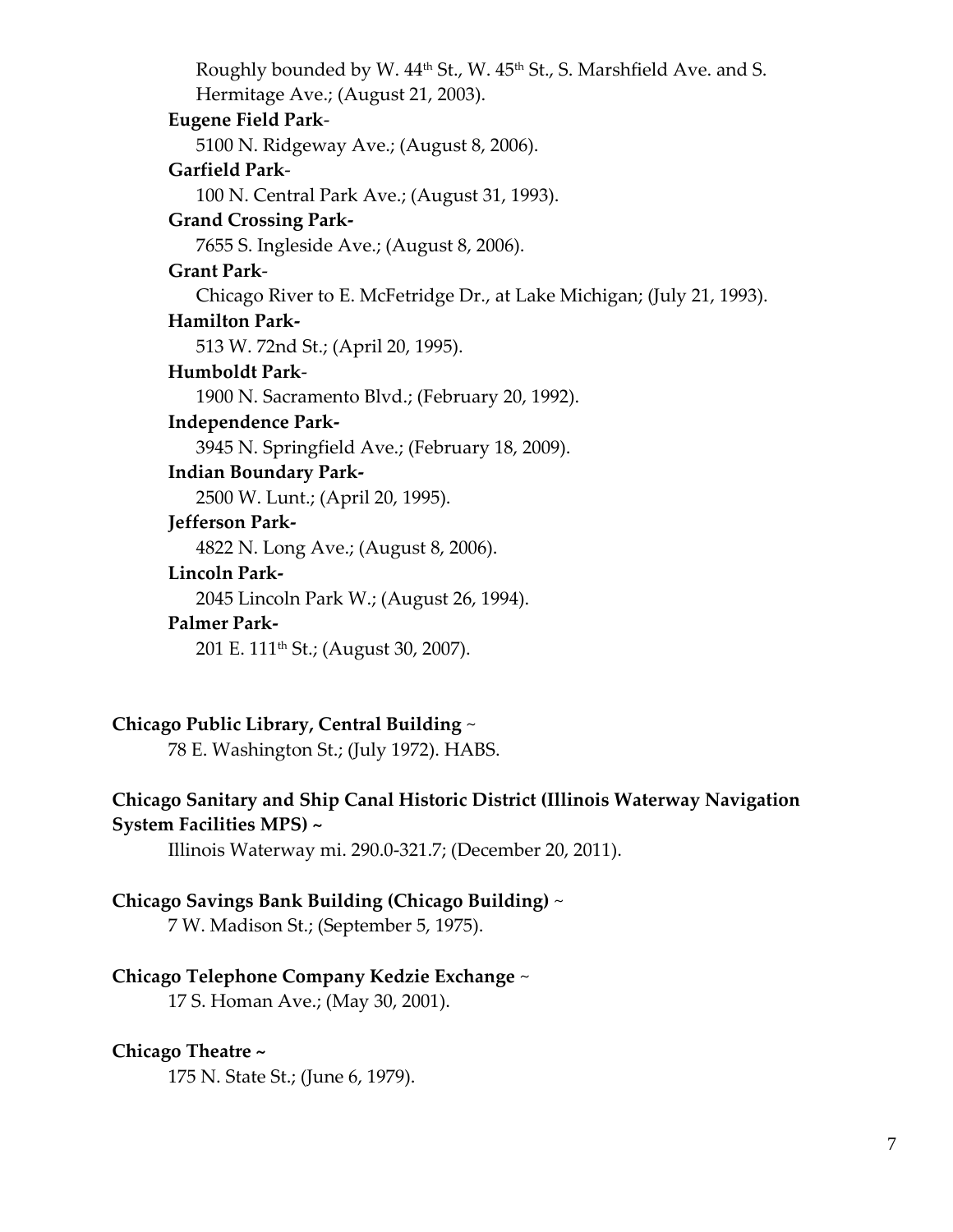#### **Chicago Varnish Company Building** ~

33 W. Kinzie Street.; (June 14, 2001).

#### **Chrysler Village** ~

Bounded by S. Long Ave., S. Lavergne Ave.; W.  $63<sup>rd</sup>$  St. and W.  $56<sup>th</sup>$  St.; (May 27, 2014).

#### **Church of the Epiphany** ~

201 S. Ashland Ave.; (February 5, 1998).

#### (Henry B.) **Clarke House** ~

1855 S. Indiana Ave.; (May 6, 1971). HABS.

#### **Coca Cola Company Building** ~

1322-1332 S. Wabash Ave.; (February 22, 1991).

#### **Columbus Park** ~

500 S. Central Ave.; (May 20, 1991). NHL.

#### (Arthur Holly) **Compton House** ~

5637 S. Woodlawn Ave.; (May 11, 1976). NHL.

#### **Congress Theater ~**

2117-2139 N. Milwaukee Ave.; (January 6, 2017).

#### **Continental and Commercial National Bank** ~

208 S. LaSalle St.; (February 14, 2007).

#### **Conway Building (Chicago Title and Trust Company)** ~

111 W. Washington St.; (February 9, 1984).

# **Cook County Criminal Court Building** ~

54 W. Hubbard St.; (November 13, 1984). HABS.

# **Cook County Hospital Administration Building** ~

1835 W. Harrison St.; (November 8, 2006).

# **Covent Hotel (Residential Hotels in Chicago, 1910-1930 MPS) ~** 2653-65 N. Clark St.; (September 5, 2017).

#### **Crane Company Building** ~

836 S. Michigan Ave.; (January 28, 2002).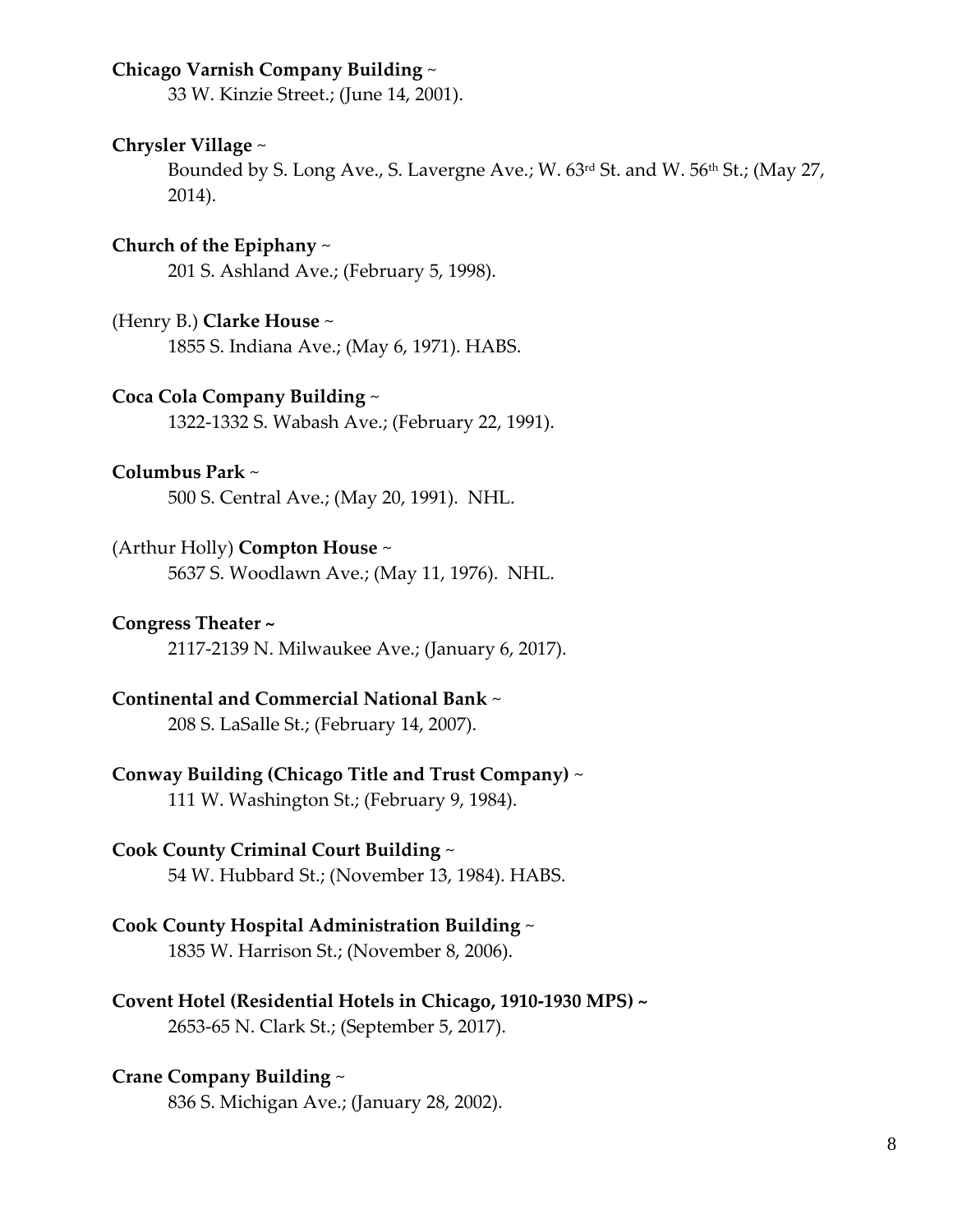# **Creamery Package Manufacturing Company Building ~**

**1**245 W. Washington Blvd.; (November 8, 2011).

#### (S. R.) **Crown Hall** ~

3360 S. State St.; (August 7, 2001). NHL.

**Curtis-Wright Aeronautical University Building** ~ 1338-1342 S. Michigan Ave.; (October 10, 2013).

# **D**

#### **Davis Theater ~**

4616-4630 N. Lincoln Ave.; (April 26, 2016).

#### **Dawson Brothers Plant** ~

517-519 N. Halsted St.; (February 14, 1985).

#### (Oscar Stanton) **De Priest House** ~

4536-4538 S. Dr. Martin Luther King Dr.; (May 15, 1975). NHL.

#### **Dearborn Station** ~

47 W. Polk St.; (March 26, 1976). HABS.

#### **Delaware Building (Bryant Block)** ~

36 W. Randolph St.; (July 18, 1974).

#### (Francis J.) **Dewes House** ~

503 W. Wrightwood Ave.; (August 14, 1973). HABS.

#### (Stephen) **Douglas Tomb State Memorial** ~

35th St. and Cottage Grove Ave.; (May 28, 1976). HABS.

#### **Drake Hotel** ~

140 E. Walton St.; (May 8, 1980).

#### (Jean Baptiste Point) **Du Sable Homesite** ~

401 N. Michigan Ave.; (May 11, 1976). NHL.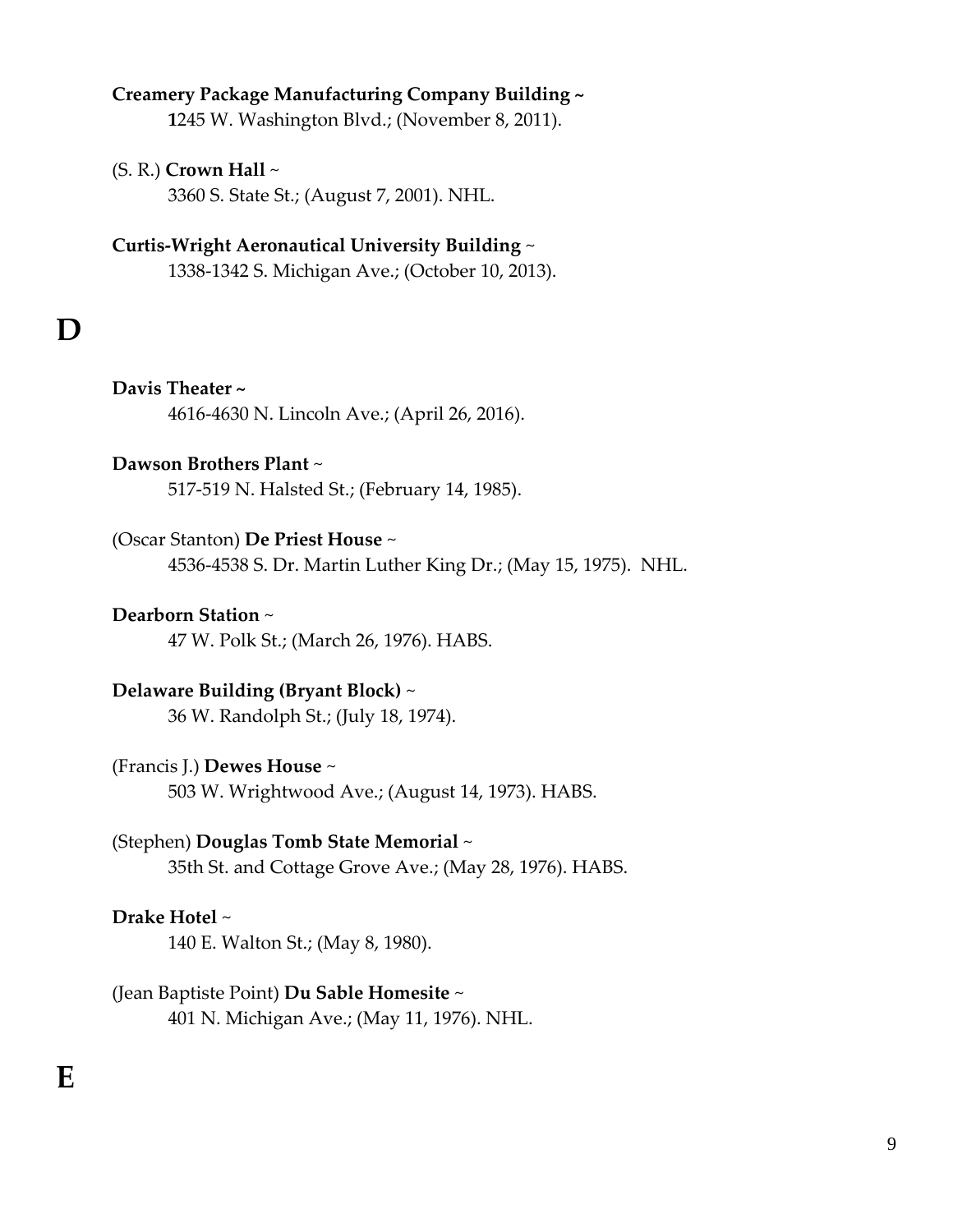#### **East Ravenswood Historic District** ~

Bounded by Lawrence, Clark, Irving Park and Ravenswood; (September 3, 1991).

# **Ethnic (European) Historic Settlement in the city of Chicago (1860-1930), Multiple Property Submission,** which includes:

**East Village Historic District** Bounded by Division St. and Chicago, Hermitage and Damen Avenues; (December 8, 2009).

#### **Polish Roman Catholic Union of America-**

984 N. Milwaukee Ave.; (January 2, 2013).

#### **Ebenezer Missionary Baptist Church ~**

4501 S. Vincennes Ave.; (October 24, 2016).

#### **Edgewater Beach Apartments** ~

5555 N. Sheridan Rd.; (August 16, 1994).

#### **Edison Park (Chicago Park District MPS)** ~

6755 N. Northwest Hwy.; (September 21, 2007).

#### **860-880 North Lake Shore Drive** ~

(August 28, 1980).

#### **Elizabeth Peabody School** ~

1444 W. Augusta Blvd.; (December 26, 2017).

#### **Emmel Building** ~

1357 N. Wells St.; (November 13, 1984).

#### **Episcopal Church of the Atonement and Parish House** ~

5751 N. Kenmore Ave.; (July 30, 2009).

#### **Epworth Methodist Episcopal Church** ~

5253 N. Kenmore Ave.; (June 10, 2008).

# **F**

# **Fairbanks, Morse & Company Building** ~

900 S. Wabash Ave.; (November 16, 1988).

#### **Field Museum of Natural History** ~

E. Roosevelt Rd. at S. Lake Shore Dr.; (September 5, 1975).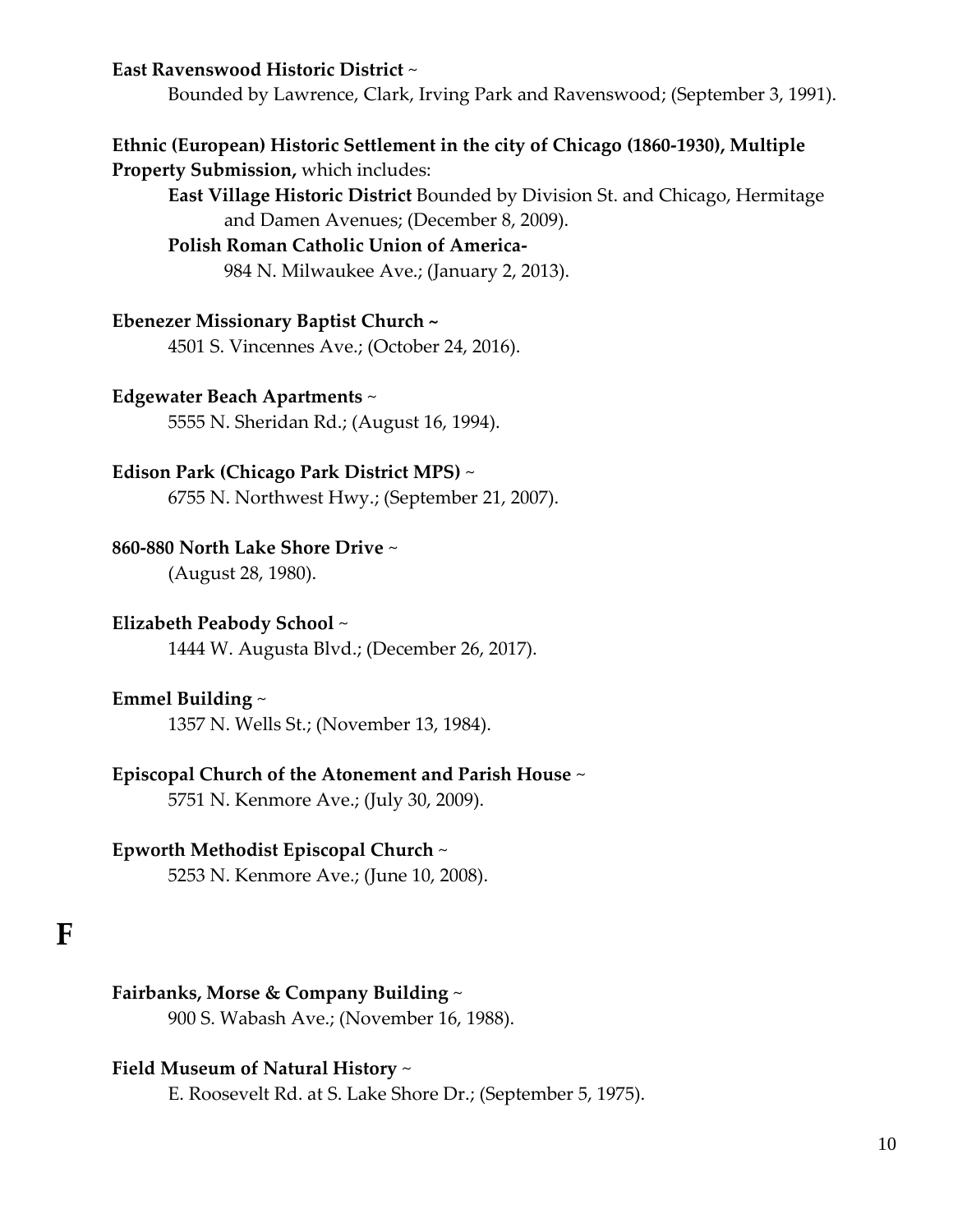# **Marshall Field Garden Apartments (Town and Garden Apartments)** ~

1336-1452 Sedgwick; 1337-1453 Hudson; 400-424 Evergreen; 401-425 Blackhawk; (December 17, 1991).

#### **Marshall Field Company Store** ~

111 N. State St.; (June 2, 1978). NHL.

# **First Congregational Church of Austin** ~

5701 W. Midway Pl.; (November 17, 1977).

# **5510 North Sheridan Road** ~

(August 8, 2001).

# **First Self-Sustaining Nuclear Reaction Site** ~

S. Ellis Ave. between E. 56th and 57th Sts.; (October 15, 1966).

#### **Fisher Building** ~

343 S. Dearborn St.; (March 16, 1976). HABS.

# **Flower, Lucy, Technical High School for Girls ~**

3545 W. Fulton Blvd.; (May 8, 2017).

# **Foley – Arrigo Building** ~

626-28 S. Racine Ave.; (June 19, 1985).

#### **The Forum ~**

318-328 E. 43rd St. (April 16, 2019)

# **Fort Dearborn Hotel** ~

401 S. LaSalle St.; (November 12, 1982).

# **Four Nineteen Building** ~

419 E. 83rd St.; (August 12, 1999).

# **14-16 East Pearson Street (Edwin S. Hartwell Houses)** ~

(May 8, 1980).

# **Fourth Presbyterian Church of Chicago** ~

126 E. Chestnut St.; (September 9, 1975).

#### **42nd Precinct Police Station** ~

3600 N. Halsted St.; (January 29, 2013).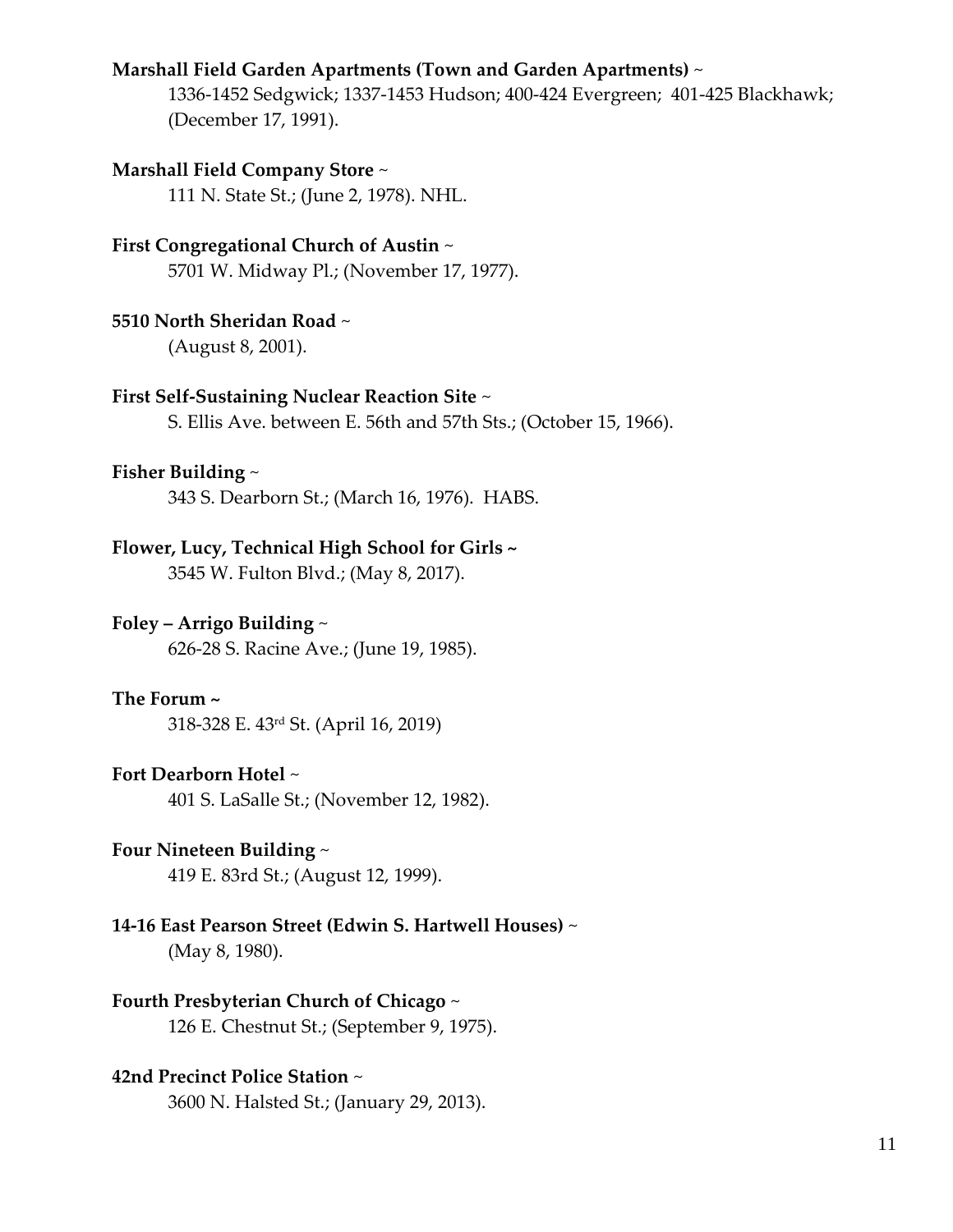#### **Fuller Park (Chicago Park District MPS)** ~

331 W. 45th St.; (November 20, 2002). HABS.

# **Gage Group (Ascher, Keith and Gage Buildings)** ~

18, 24, and 30 S. Michigan Ave.; (November 14, 1985). HABS.

# **Gage Park Bungalow Historic District**~

Roughly bounded by West 55th St., South Washtenaw Ave., West 59th St. & South Sacramento Ave.; (March 13, 2020). (Chicago Bungalows MPS)

# **G**

# **Garden Homes Historic District ~**

Roughly bounded by S. Wabash Ave., E. 87<sup>th</sup> St., S. Indiana Ave. and E. 89<sup>th</sup> St.; (February 28, 2005).

#### (John) **Gauler Houses** ~

5917-5921 N. Magnolia Ave.; (June 17, 1977).

#### **Germania Club** ~

108 W. Germania Pl.; (October 22, 1976). HABS.

#### **Getty Tomb** ~

Graceland Cemetery, N. Clark St. and W. Irving Park Rd.; (February 15, 1974). HABS.

# (John J.) **Glessner House** ~

1800 S. Prairie Ave.; (April 17, 1970). HABS; NHL.

#### **Gold Coast Historic District** ~

Roughly bounded by North Ave., Lake Shore Dr., Clark and Oak Sts.; (January 30, 1978).

#### **Goldblatt Bros. Department Store** ~

4700 S. Ashland Ave.; (November 15, 2006).

#### **Graceland Cemetery** ~

4001 N. Clark St.; (January 18, 2001).

# (John W.) **Griffiths Mansion** ~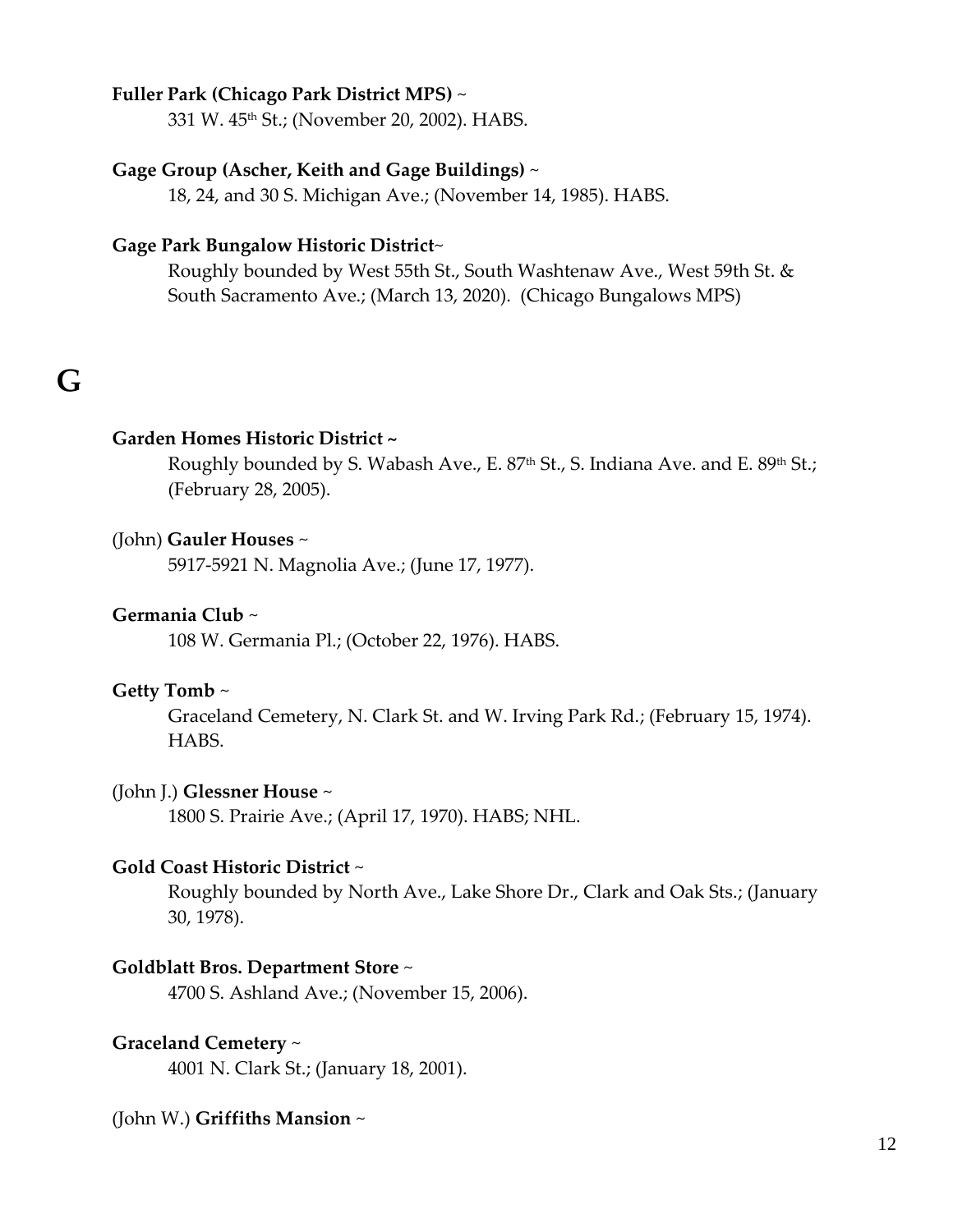3806 S. Michigan Ave.; (March 5, 1982).

#### (Abraham) **Groesbeck House** ~

1304 W. Washington Blvd.; (February 4, 1993).

#### **Guyon Hotel** ~

4000 W. Washington Blvd.; (May 8, 1985).

# **H**

#### (Ann) **Halsted House** ~

440 Belden St.; (August 17, 1973).

#### (Anton E.) **Hanson House** ~

7610 S. Ridgeland Ave.; (February 9, 2006).

#### (Isidore H.) **Heller House** ~

5132 S. Woodlawn Ave.; (March 16, 1972). NHL.

#### **Hermitage Apartments** ~

4606 N. Hermitage Ave.; (February 14, 1985).

#### **Hermosa Bungalow Historic District (Chicago Bungalows MPS)** ~

Roughly bounded by W Belmont, N Lowell, W Diversey & N Kolmar Aves.; (December 31, 2018).

# (Raymond M.) **Hilliard Center Historic District** ~

Cermak Rd. & S. State St.; (September 13, 1999).

#### (Charles) **Hitchcock Hall** ~

1009 E. 57th St.; (December 30, 1974).

#### **Holy Name Cathedral** ~

735 N. State St.; (May 25, 2000).

#### **Holy Trinity Russian Orthodox Cathedral and Rectory** ~

1117-1127 N. Leavitt; (March 16, 1976). HABS.

#### **Home Bank and Trust Company** ~

1200 N. Ashland Ave.; (February 21, 2007).

#### **Hotel St. Benedict Flats** ~

40, 42, 50, E. Chicago Ave. and 801 N. Wabash; (August 4, 1995).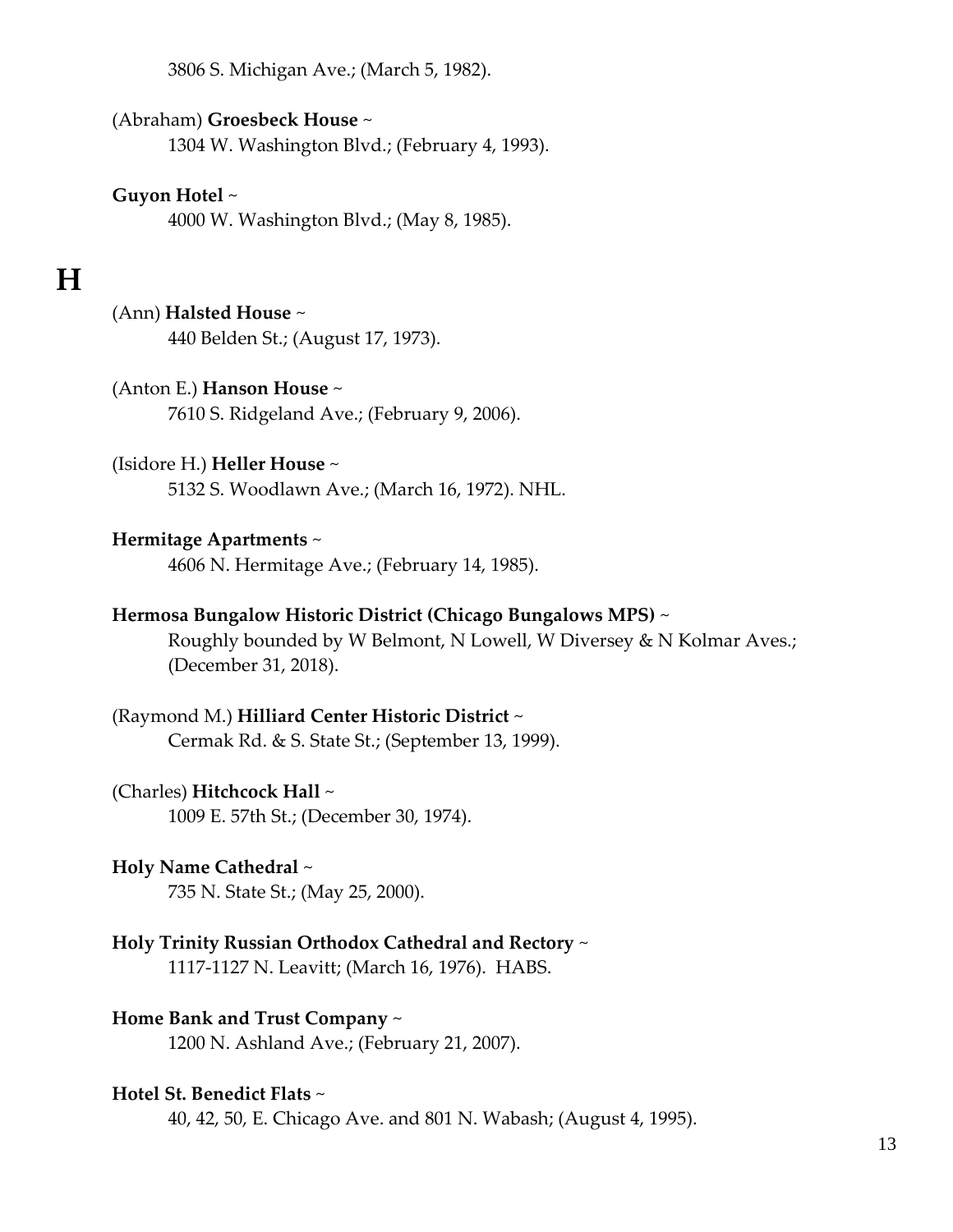(Jane Addams') **Hull House** ~ 800 S. Halsted St.; (October 15, 1966). NHL, HABS.

# **Hyde Park Apartment Hotel Thematic District,** (May 16, 1986); which includes: **Chicago Beach Hotel**-

5100-5110 S. Cornell;

**East Park Towers**-5236-5252 S. Hyde Park Blvd.; **Flamingo-on-the-Lake Apartments**-5500-5520 S. Shore Dr.; **Hotel Del Prado**-5307 S. Hyde Park Blvd.; **The Mayfair Apartments**-

5496 S. Hyde Park Blvd.;

# **Poinsetta Apartments**-

5528 S. Hyde Park Blvd.;

**Shoreland Hotel**-

5450-5484 S. Shore Dr.;

**Windermere House**-

1642 E. 56th St

# **Hyde Park–Kenwood Historic District** ~

Roughly bounded by 47th and 59th Sts., Cottage Grove and Lake Park Aves. (2- 14-79); boundaries increased to include 821-29 & 816-26 E. 49th (8-16-84); boundaries further extended to include 825-33 & 37-49 East 52nd St.; (May 15, 1986).

**IBM Building** ~

**I**

330 N. Wabash; (March 11, 2010).

# **Illinois Institute of Technology, Academic Campus** ~

Roughly bounded by 31<sup>st</sup> St., State St., 35<sup>th</sup> St., and the Dan Ryan Expressway. (August 12, 2005).

# **Immaculata High School** ~

600 W. Irving Park Rd.; (August 30, 1977). HABS.

# **Inland Steel Building** ~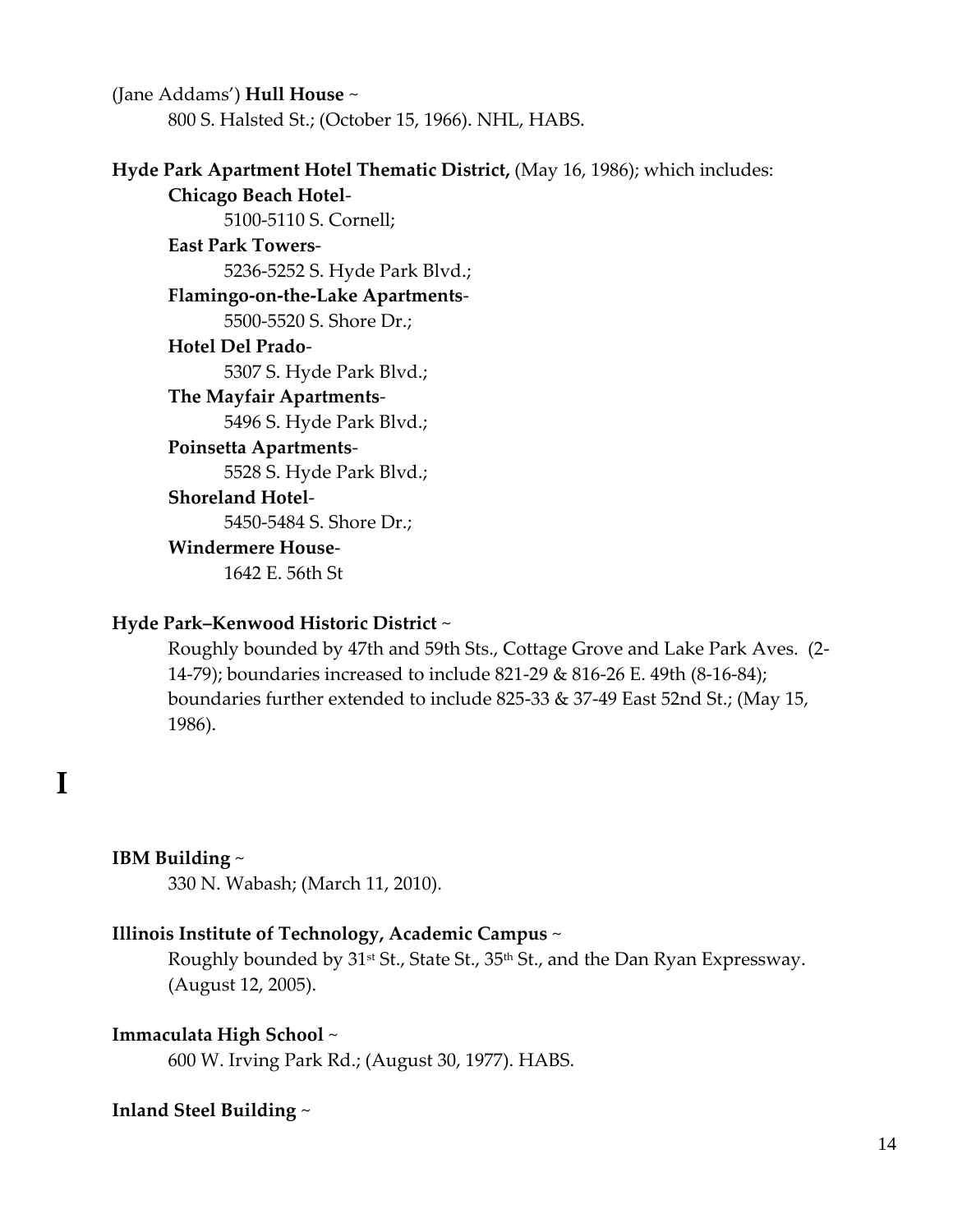30 W. Monroe St.; (February 18, 2009).

# **International Tailoring Company Building** ~

847 W. Jackson Blvd.; (April 18, 2008).

# **Jackson Park Historic Landscape District and Midway Plaisance (Site of the World's Columbian Exposition of 1893)** ~

Jackson and Washington parks and Midway Plaisance roadway. (December 15, 1972).

# **Jackson Shore Apartments** ~

5490 S. Shore Dr.; (April 12, 2010).

# **Jeffery–Cyril Historic District** ~

7130, 7144-48, S. Jeffery; 7128-7138; 7146-7148 S. Cyril Ave., 1966-1974 E. 71st Pl. (May 5, 1986).

# **Jewelers' Building** ~

15-19 S. Wabash Ave.; (August 7, 1974). HABS.

# **Jewish People's Institute** ~

3500 W. Douglas Blvd.; (November 15, 1978).

# **K**

**J**

# **K-Town Historic District** ~

Bounded on the north by W. Cullerton St.; on the south by W. Cermak Rd.; on the west by S. Kostner Ave.; and on the east by S. Pulaski Rd.; (September 9, 2010).

# **Kehilath Anshe Ma'ariv Synagogue (Pilgrim Baptist Church)** ~

3301 S. Indiana Ave.; (April 26, 1973). HABS.

# **Sidney Kent House** ~

2944 S. Michigan Ave.; (November 17, 1977).

# **Kenwood Evangelical Church** ~

4600-08 S. Greeenwood Ave.; (May 16, 1991).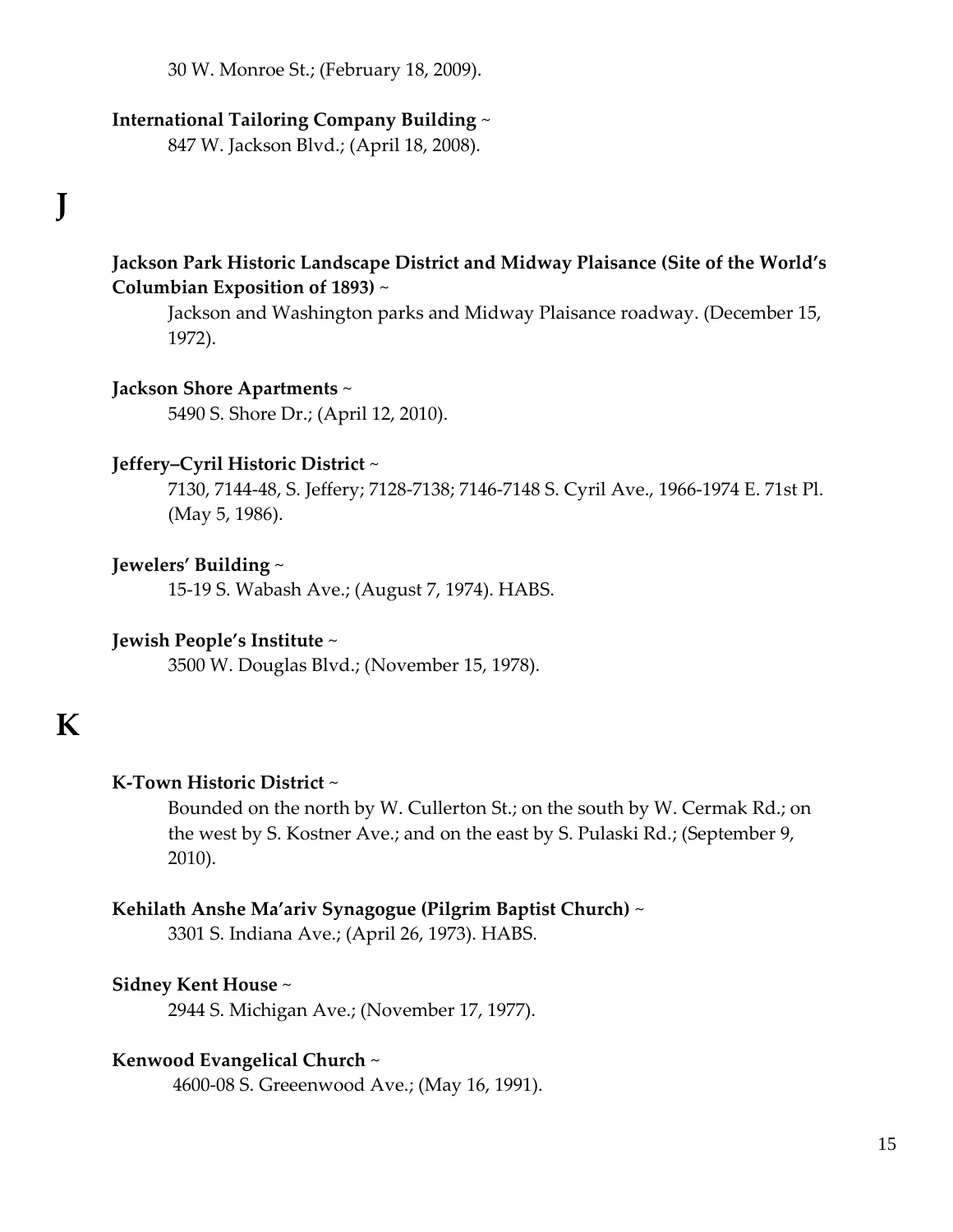#### **Kosciuszko Park Field House** ~

2732 N. Avers Ave.; (October 16, 2013).

#### **William W. Kimball House** ~

1801 S. Prairie Ave.; (December 9, 1971). HABS.

#### **Patrick J. King House** ~

3234 W. Washington Blvd.; (February 10, 1983).

#### **Krause Music Store** ~

 $\mathbf{L}$ 

4611 N. Lincoln Ave.; (May 31, 2006). HABS.

#### **Lake–Side Terrace Apartments** ~

7425-27 S. Shore Dr.; (November 13, 1984).

#### **Lakeside Press Building** ~

731 S. Plymouth Ct.; (June 23, 1976). HABS.

#### **Lakeview Historic District** ~

Roughly bounded by Wrightwood, Lakeview, Sheridan, Belmont, Halsted, Wellington, Racine, and George Sts., (9-15-77) boundaries further extended to include South side of Belmont Ave., between Orchard & Halsted Sts.; (May 16, 1986).

#### **Lakewood Balmoral Historic District** ~

Bounded by Magnolia, Wayne; Foster & Bryn Mawr Aves.; (February 12, 1999).

#### (Bryan) **Lathrop House** ~

120 E. Bellevue Pl.; (February 15, 1974). HABS.

#### (Julia C.) **Lathrop Homes ~**

Oakdale Ave. on the north, Clybourn Ave. and N. Damen Ave. on the east, N. Leavitt St. and the Chicago River on the west, and the Chicago River on the south. (February 21, 2012).

#### (Victor F.) **Lawson House YMCA ~**

30 W. Chicago Ave.; (May 8, 2017).

#### (Harry E.) **Legler Regional Branch Library** ~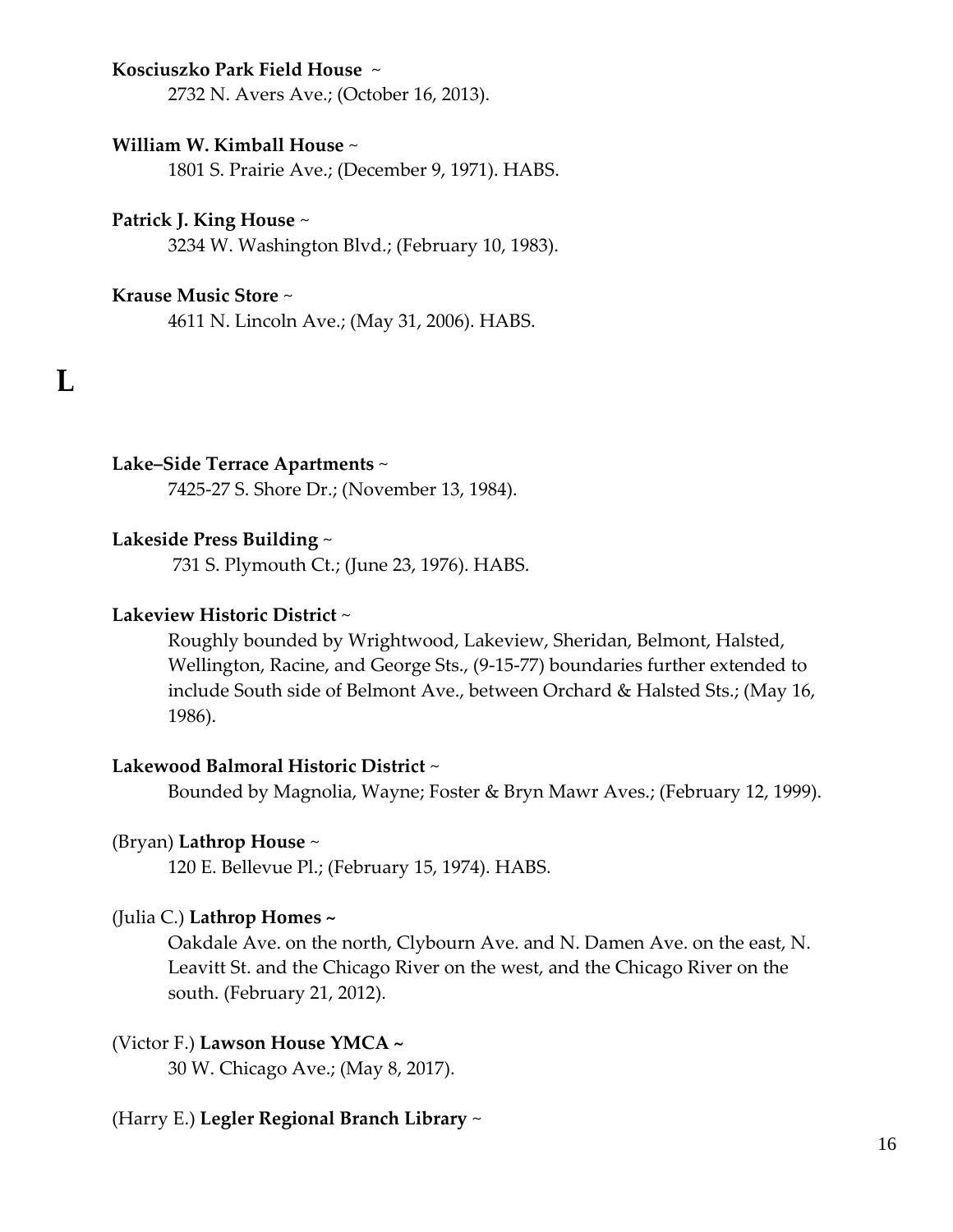115 S. Pulaski Rd.; (November 6, 1986).

# **Leiter II Building** ~

NE corner of S. State and E. Congress Sts.; (January 7, 1976). NHL.

# **Frank R. Lillie House** ~

5801 S. Kenwood Ave.; (May 11, 1976). NHL.

# **Lincoln Park Lily Pool** ~

Fullerton Drive between Cannon and Stockton Drives in Lincoln Park. (February 17, 2006). NHL.

# **Lincoln Park, South Pond Refectory** ~

2021 N. Stockton Dr.; (November 20, 1986).

# **Lindemann and Hoverson Company Showroom and Warehouse** ~

2620 W. Washington Blvd.; (November 26, 2008).

# **Logan Square Boulevards Historic District** ~

Includes Logan, Kedzie, and Humboldt boulevards, Logan and Palmer squares. (November 14, 1985).

# **Loop Retail Historic District** ~

Roughly bounded by Lake St., Wabash Ave., Congress Pkwy. & State St. (November 27, 1998); boundary amended to include 19-25 W. Jackson Blvd. (March 8, 2007).

# **Charles N. Loucks House** ~

3926 N. Keeler Ave.; (February 9, 1984).

# **Ludington Building** ~

1104 South Wabash Ave.; (May 8, 1980).

# **Lumber Exchange Building and Tower Addition** ~

11 South LaSalle St.; (December 6, 2007).

# **M**

# (Albert F.) **Madlener House** ~

4 W. Burton Pl.; (October 15, 1970). HABS.

# **Malden Towers** ~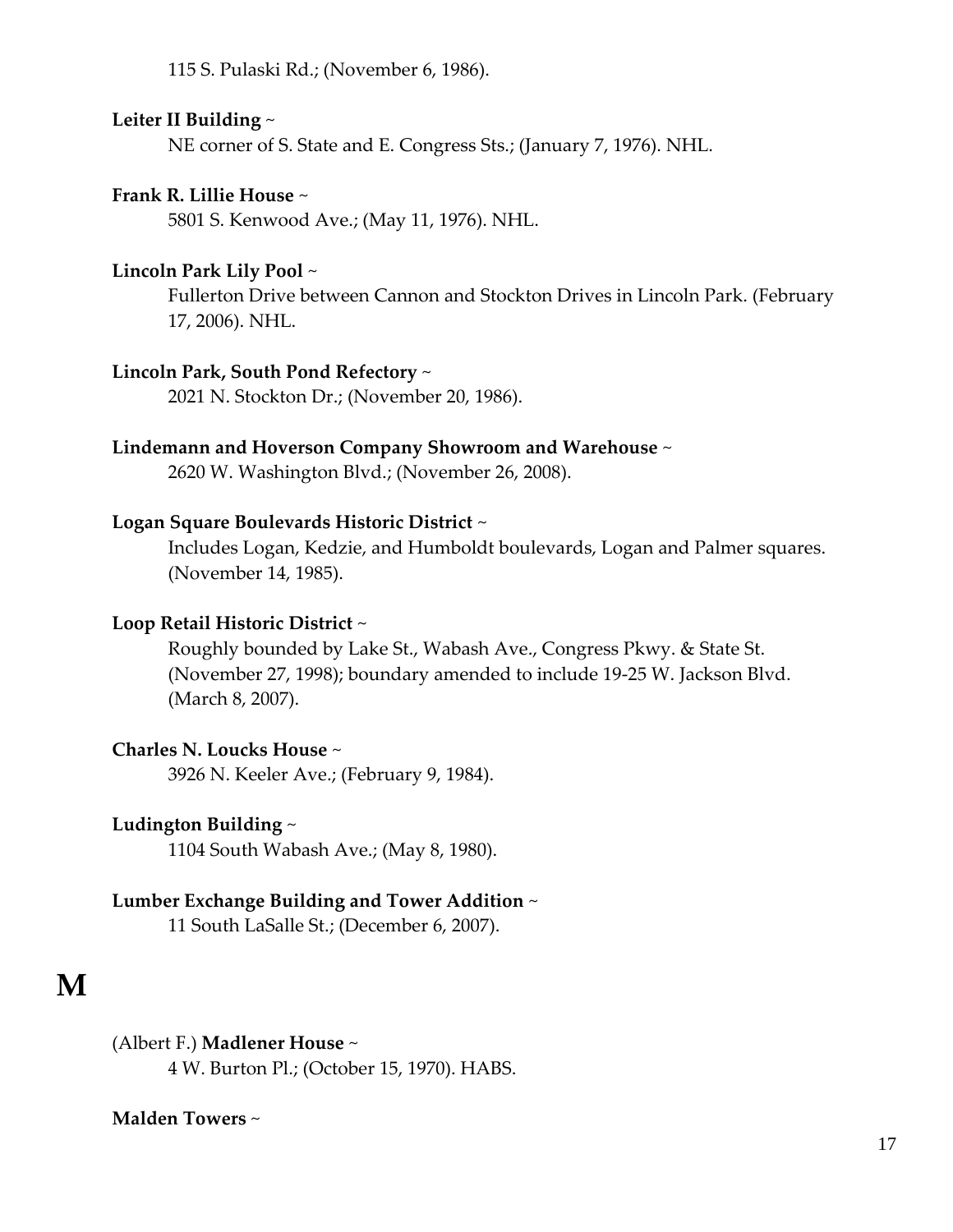4521 N. Malden St.; (December 8, 1983).

#### **Mandel Brothers Warehouse Building** ~

3254 N. Halsted St.; (August 19, 1993).

#### **Manhattan Building** ~

431 S. Dearborn St.; (March 16, 1976).

#### **Manor House** ~

1021-29 W. Bryn Mawr Ave.; (August 12, 1987).

**Mark Twain Hotel (Residential Hotels in Chicago, 1910-1930 MPS) ~** 111 W. Division St.; (May 8, 2017).

### **Marquette Building** ~

140 S. Dearborn St.; (August 17, 1973). HABS; NHL.

#### **Marshall Hotel (Residential Hotels in Chicago, 1910-1930 MPS) ~**

1232 N LaSalle St.; (November 27, 2017).

**Maxwell - Briscoe Automobile Company Showroom (Motor Row MPS)** ~ 1737 S. Michigan Ave.; (November 18, 2002).

# (Isaac N.) **Maynard Rowhouses (Land Subdivisions with Set-Aside Parks, Chicago MPS)** ~

119, 121, 123 W. Delaware Pl.; (February 25, 2004).

#### **McClurg Building (Ayer Building)** ~

218 S. Wabash Av.; (August 17, 1970).

### **Meekerville Historic District** ~

303 Barry Ave.; 325, 303-341, 344 Wellington Ave.; 340 Oakdale Ave.; (May 12, 2006).

#### **Michigan–Wacker Historic District** ~

Michigan Ave. and Wacker Dr. and environs; (November 15, 1978).

# **Midwest Athletic Club** ~

6 N. Hamlin Ave.; (October 26, 1984).

#### (Allan) **Miller House** ~

7121 S. Paxton Ave.; (August 28, 1991).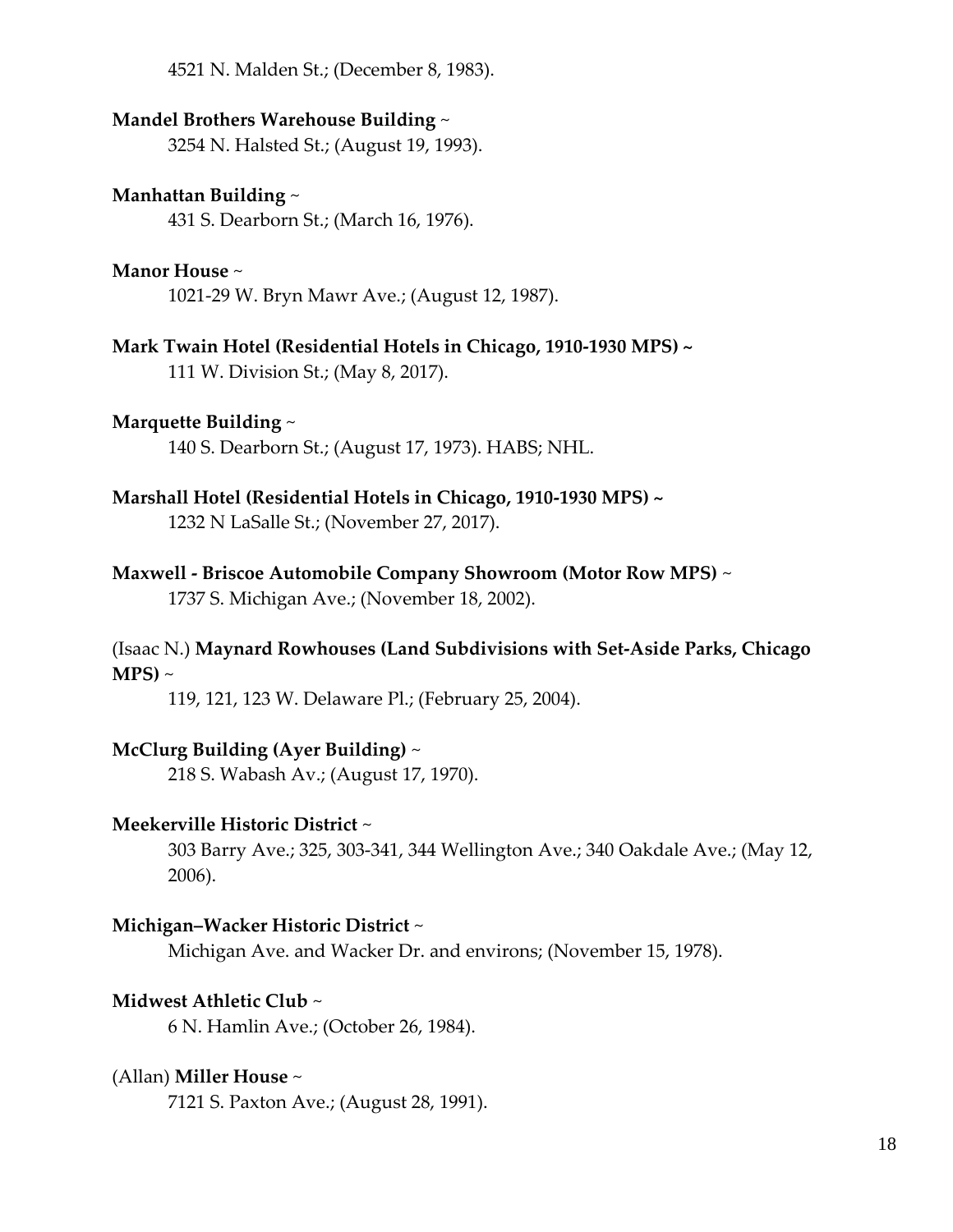#### (Robert A.) **Millikan House** ~

5605 Woodlawn Ave.; (May 11, 1976). NHL.

#### **Monadnock Block** ~

53 W. Jackson Blvd.; (November 20, 1970).

# **Montgomery Ward Company Complex** ~ 619 W. Chicago Ave.; (June 2, 1978). NHL.

#### **Motley, John Lothrop, School ~**

739 N. Ada St.; (September 5, 2017).

#### **Motor Row Historic District (Motor Row MPS)** ~

Roughly bounded by 22<sup>nd</sup> St., Indiana St., 24<sup>th</sup> Pl. and Wabash St.; (November 18, 2002).

#### **Mundelein College Skyscraper Building** ~

6363 N. Sheridan Rd.; (May 31, 1980).

#### **Municipal Courts Building (Lake View Bldg) ~**

116 S. Michigan Ave.; (August 29, 1985).

#### **Municipal Pier Number Two (Navy Pier)** ~

200 Streeter Dr.; (September 13, 1979).

# **N**

### **The Narragansett** ~ 1640 E. 50<sup>th</sup> St.; (April 18, 2005).

#### **The Neuville ~**

232 E. Walton Pl.; (January 2, 2013).

#### **New Masonic Building and Oriental Theater** ~

20 W. Randolph St.; (September 26, 1978).

### **Samuel Nickerson House** ~

40 E. Erie.; (November 7, 1976). HABS.

#### **900 West Lake Street** ~

(February 12, 1999).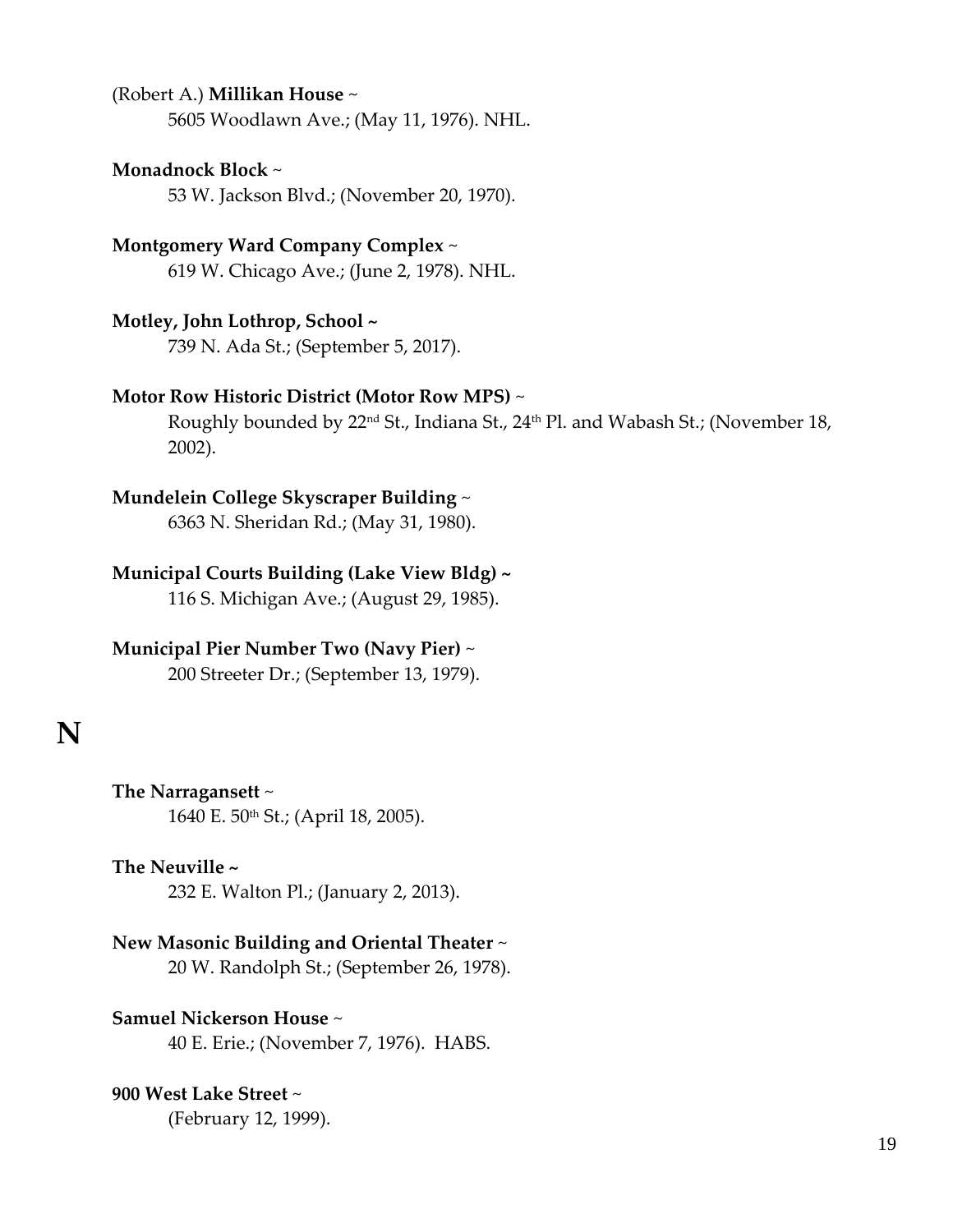#### **Noble–Seymour–Crippen House** ~

**5**622-5624 North Newark Ave.; (August 10, 2000).

#### **North Wells Street Historic District** ~

1240-1260 N. Wells St.; (May 3, 1984).

### **Northwestern Terra Cotta Company Building** ~ 1701-1711 W. Terra Cotta Pl.; (February 8, 1989).

#### **Norwood Park Historical District** ~

Roughly bound by Harlem Ave., Bryn Mawr Ave., and Avondale St.; (November 21, 2002).

#### **Notre Dame De Chicago** ~

1338 W. Flournoy St.; (March 21, 1979).

# **O**

# **Old Chicago Historical Society Building** ~

632 N. Dearborn St.; (November 28, 1978).

#### **Old Colony Building** ~

407 S. Dearborn St.; (January 2, 1976).

#### **Old Main Building** ~

3235 W. Foster Ave. on North Park College Campus. (February 11, 1982).

#### **Old Stone Gate of Chicago Union Stockyards** ~

Exchange Ave.; (December 27, 1972). NHL, HABS.

#### **Old Town Triangle Historic District** ~

Bounded generally by North Ave., Lincoln Park, and the extension of Ogden Ave. north to Armitage Ave. (November 11, 1984).

#### **Oliver Building** ~

159 N. Dearborn St.; (December 8, 1983).

#### **One LaSalle Street Building** ~

1 N. LaSalle St.; (November 22, 1999).

#### **Orchestra Hall** ~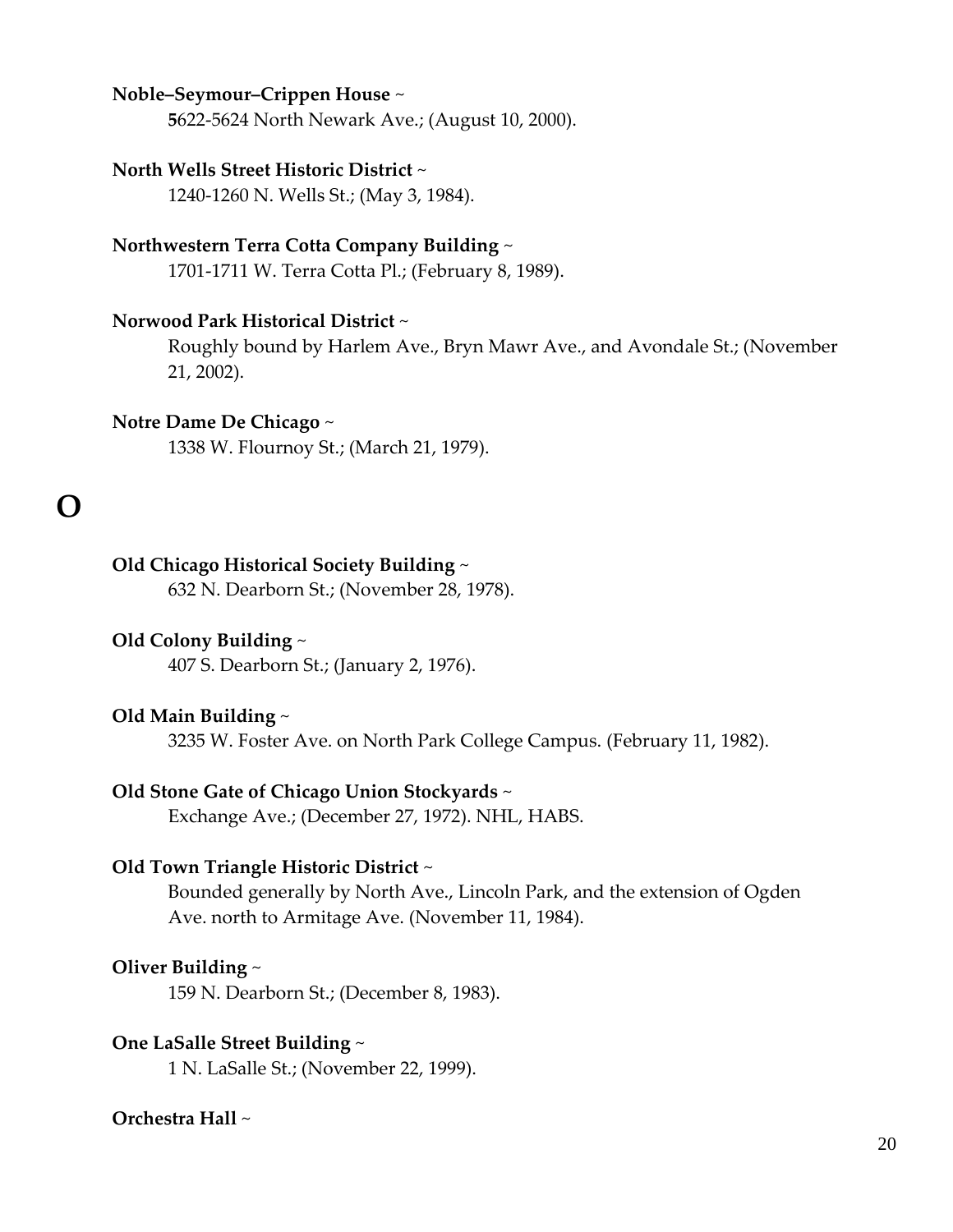220 S. Michigan Ave.; (March 21, 1978). NHL.

# **Otis Elevator Company Factory Building** ~

1435 W. 15th St. and 1501 S. Laflin St.; (November 26, 2008).

# (Anthony) **Overton Elementary School ~**

221 E. 49th St.; (September 6, 2016).

# **P**

# **Page Brothers Building (Cast-Iron Front)** ~

SE corner of Lake and State Sts.; (June 5, 1975).

# **Palmolive Building** ~

919 N. Michigan Ave.; (August 21, 2003).

# **Parkway Garden Homes ~**

6330-6546 S. Martin Luther King Dr.; (November 22, 2011).

# **Passionist Fathers Monastery ~**

5700 North Harlem Ave.; (March 15, 2013).

# **Pattington Apartments** ~

660-700 Irving Pk. Rd.; (March 8, 1980).

# **Peck and Hills Furniture Company Warehouse** ~

909 W. Bliss St.; (May 18, 2015).

# **Peoples Gas Building** ~

122 S. Michigan Ave.; (November 13, 1984).

# **Pilsen Historic District** ~

Roughly bounded by W. 16<sup>th</sup> St., W. Cermak Rd., S. Halsted St. and S. Western Ave.; (February 1, 2006).

# **Polish National Alliance Headquarters** ~

1514 W. Division St.; (December 23, 2014).

# **Pontiac Building** ~

542 S. Dearborn St.; (March 16, 1976). HABS.

# **Portage Park (Chicago Park District MPS)** ~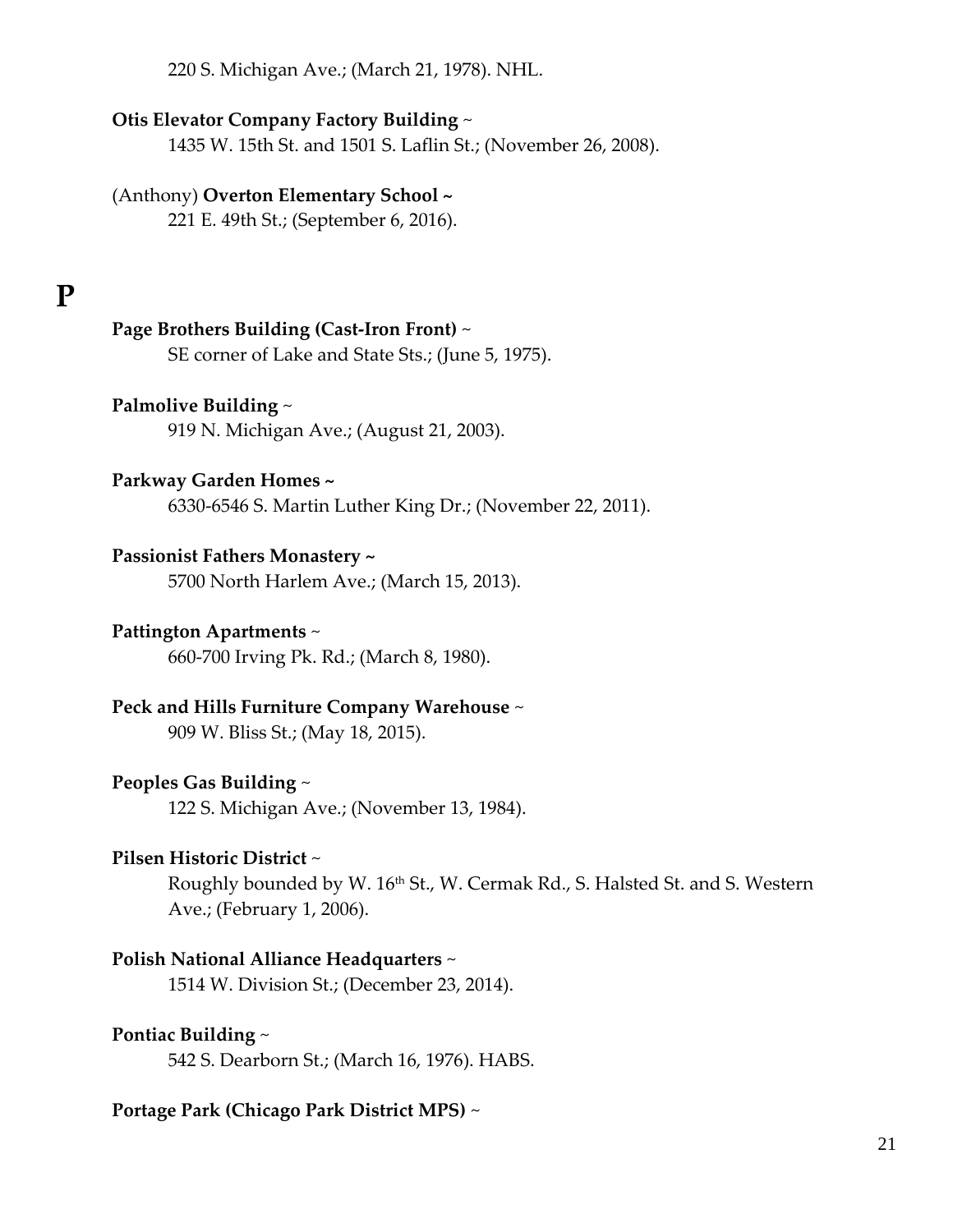4100 N. Long Ave.; (April 20, 1995).

#### **Portage Park Bungalow Historic District** ~

Roughly bounded by W. Pensacola Ave., N. Lockwood Ave., N. Central Ave., & W. Hutchinson St.; (September 17, 2014).

#### **Prairie Avenue District (Fort Dearborn Massacre Site)** ~

Prairie Ave., on either side of 18th St., about 1 block in either direction; (November 15, 1972). HABS.

#### **Produce Terminal Cold Storage Company Building** ~

1550 S. Blue Island Ave.; (June 22, 2003).

#### **Promontory Apartments** ~

5530-5532 South Shore Dr.; (November 21, 1996).

#### **Promontory Point** ~

5491 S. Shore Dr.; (January 18, 2018).

#### **Pulaski Park and Fieldhouse** ~

1419 W. Blackhawk St.; (August 13, 1981).

#### **Pullman Historic District** ~

Bounded on the N. by 103rd, on the E. by C.S.S. and S.B. Railroad spur tracks, on the S. by 115th St., and on the W. by Cottage Grove Ave.; (October 8, 1969). NHL; HABS.

#### **Pyle-National Company Plant**~

1334 North Kostner Ave.; (January 19, 2021).

# **Q**

#### **Quigley Preparatory Seminary** ~

103 E. Chestnut St.; (February 16, 1996).

#### **Quinn Chapel of the A.M.E. Church** ~

2401 S. Wabash Ave.; (September 4, 1979). HABS.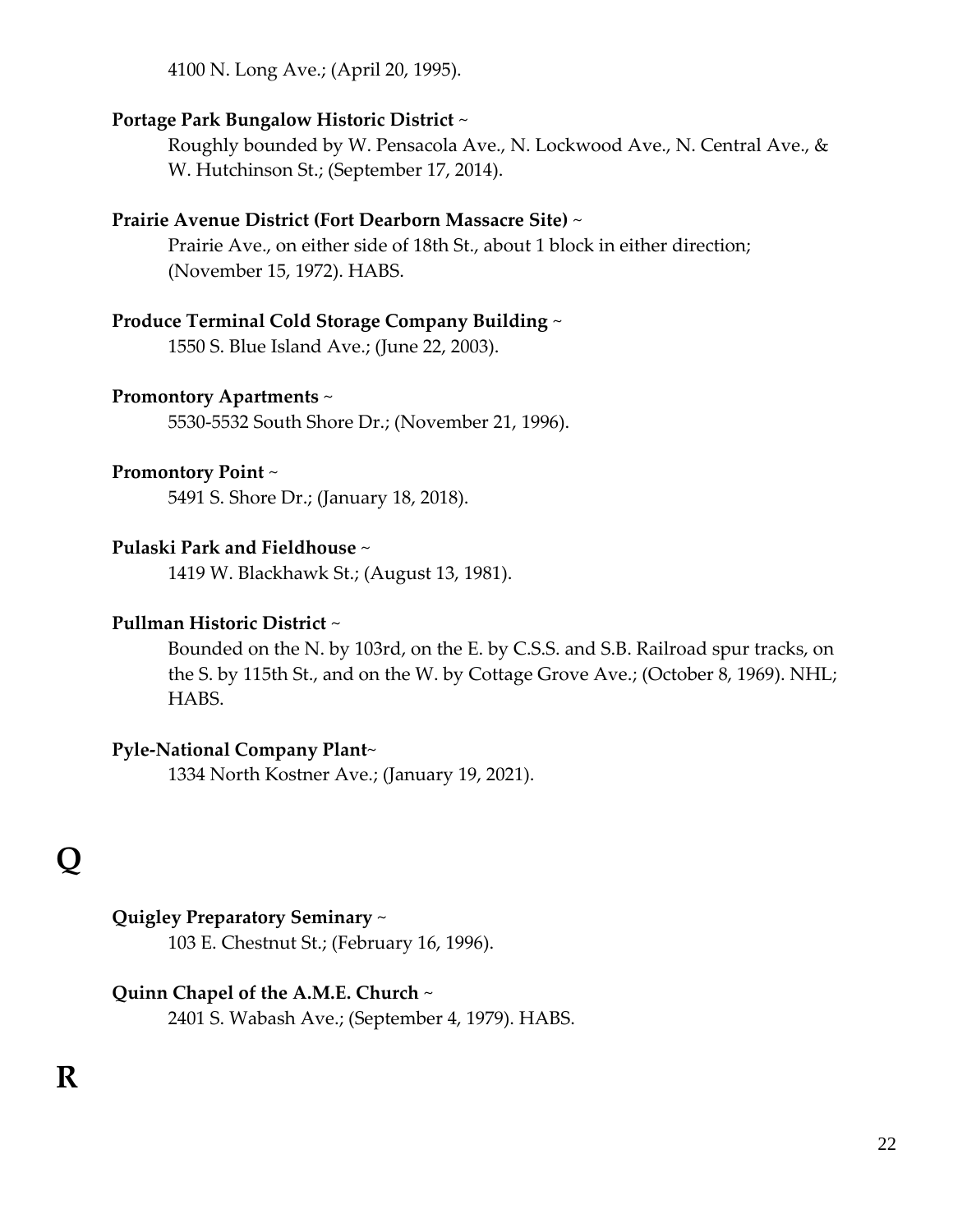### **Railway Exchange Building** ~

80 E. Jackson Blvd, and 224 S. Michigan Ave.; (June 3, 1982).

# **Ravenswood Manor Historic District** ~

Between Sacramento Ave., the North Branch of the Chicago River, and alleys South of Lawrence Ave. and North of Montrose Ave.; (September 5, 2008).

# **Reebie Moving and Storage Company** ~

2325-2333 N. Clark St.; (March 21, 1979).

#### (Harriet F.) **Rees House** ~

2110 S. Prairie Ave.; (May 22, 2007).

# **Reid House** ~

2013 S. Prairie Ave.; (August 21, 2003).

# **Reid Murdoch Building** ~

325 N. LaSalle St.; (August 25, 1975). HABS.

# **Reliance Building** ~

21 N. State St.; (October 15, 1970). NHL, HABS.

#### **Ridge Historic District** ~

Irregular pattern bounded roughly by 87th, railroad tracks, Prospect, Homewood, 115th, Lothair, Hamilton, and Western Sts.; (May 28, 1976).

#### (Jacob A.) **Riis Park** ~

6100 W. Fullerton Ave.; (April 20, 1995).

#### (Frederick C.) **Robie House** ~

5757 S. Woodlawn Ave.; (October 15, 1966). NHL, HABS.

#### (Martin) **Roche–John Tait House** ~

3614 S. King Dr.; (November 8, 2000).

#### (Robert) **Roloson Houses** ~

3213-3219 S. Calumet Ave.; (June 30, 1977).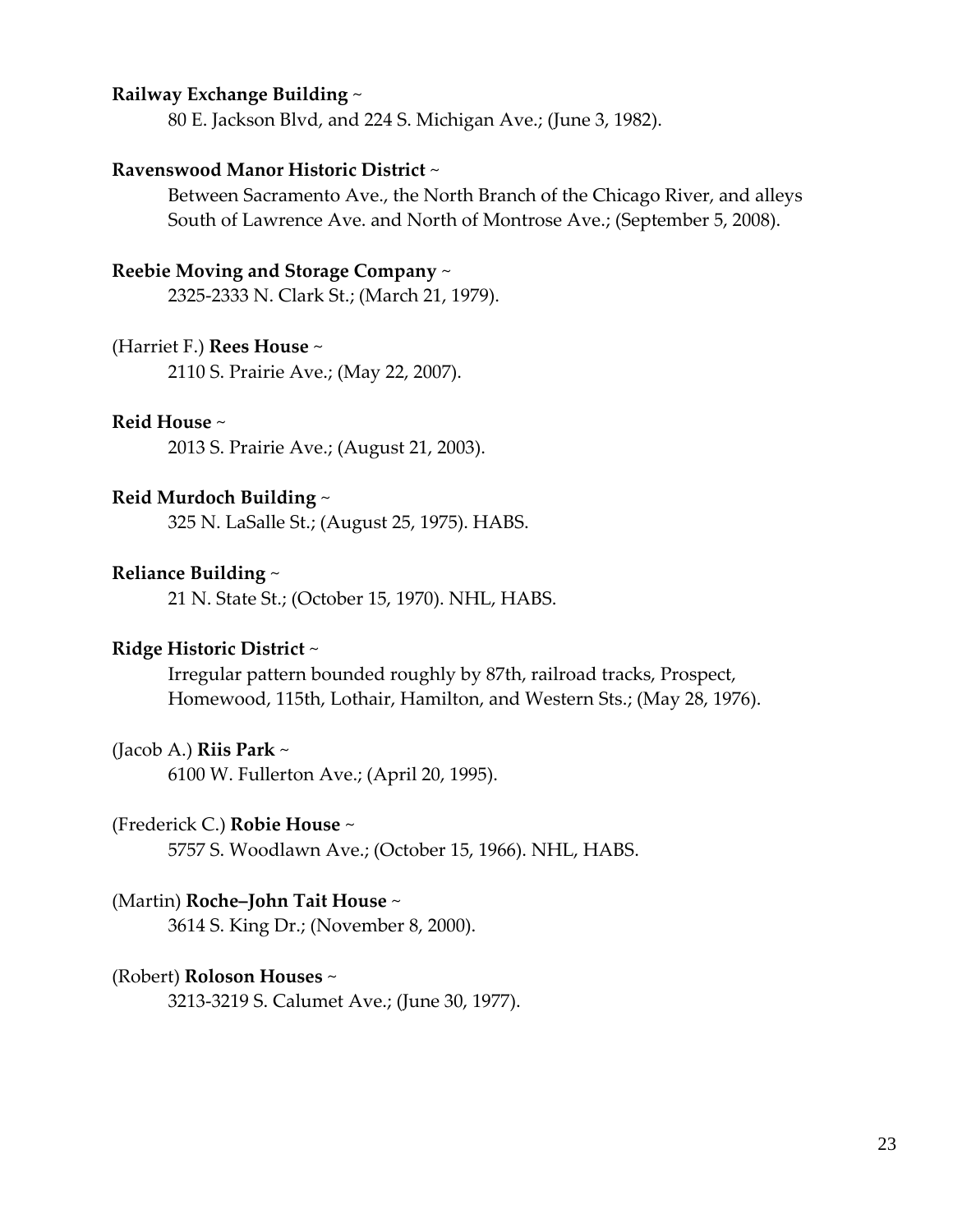# **Rogers Park Manor Bungalow Historic District (Chicago Bungalows MPS) ~**

Roughly bounded by W. Lunt Ave., N. Western Ave., both sides of W. Farwell Ave. and N. California Ave.; (November 15, 2005).

# **Rookery Building** ~

209 S. LaSalle St.; (April 17, 1970). HABS; NHL.

**Room 405, George Herbert Jones Laboratory, University of Chicago** ~ South Ellis Ave., between 57th and 58th Sts.; (May 28, 1967). NHL.

# **Ropp-Grabill House** ~

4132 N. Keeler Ave.; (April 26, 1985).

**Rosehill Cemetery Administration Building and Entry Gate** ~ 5600 N. Ravenswood Ave.; (April 24, 1975).

# **Rosenwald Apartment Building** ~

47th St. and Michigan Ave.; (August 13, 1981).

- **Rothschild, A.M., & Company Store (Davis Store, later Goldblatt's Building) ~**  333 S. State St.; (November 27, 1989).
- **Route 66 through Illinois Multiple Property Submission,** which includes: **Lou Mitchell's Restaurant-**

565 W. Jackson Blvd.; (May 5, 2006).

# (Theodore) **Rozek House ~**

6337 N. Hermitage Ave.; (November 2, 2011).

# **S**

# **St. Ignatius College** ~

1076 W. Roosevelt Rd.; (November 17, 1977). HABS.

# **St. Luke's Hospital Complex** ~

1435 S. Michigan Ave. and 1400 block S. Indiana Ave.; (November 24, 1982).

# **St. Matthew Evangelical Lutheran School** ~

2101-2107 W. 21st St.; (January 27, 2000).

# **St. Patrick's Roman Catholic Church** ~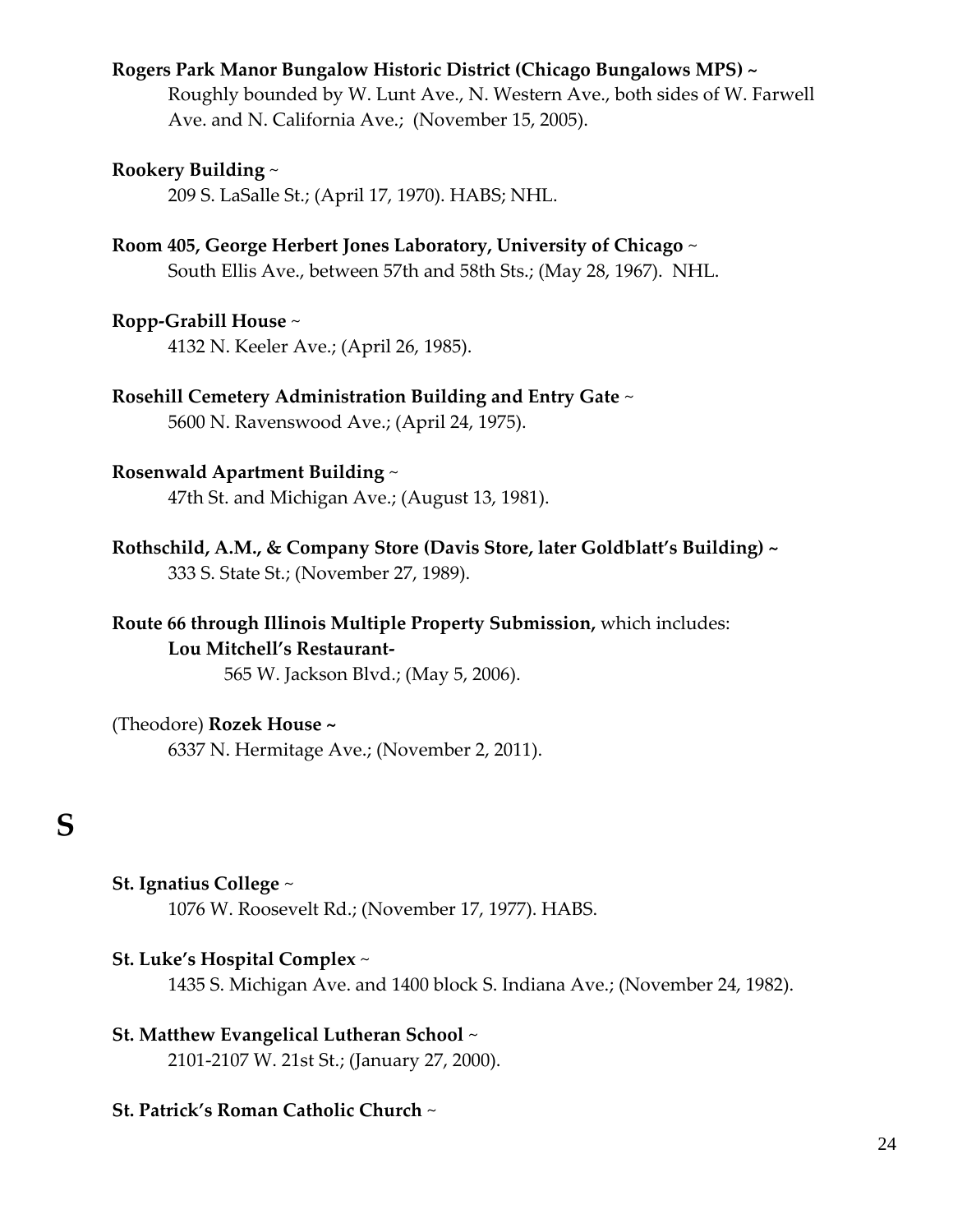718 W. Adams St.; (July 15, 1977). HABS.

#### **St. Thomas Church and Convent** ~

5472 S. Kimbark Ave.; (December 18, 1978).

#### **Sauganash Historic District** ~

Roughly bounded by Lemont and Keating Aves, Chicago and Northwestern Railway and the alley to the east of Kilbourn Ave.; (June 7, 2010).

#### **Schoenhofen Brewery Historic District** ~

Roughly bounded by 16th, 18th, Canal, and Clinton Sts.; (December 27, 1978). HABS.

### **Schorsch Irving Park Gardens Historic District (Chicago Bungalows MPS)** ~

Roughly bounded by Grace St., Patterson Ave., N. Austin Ave., and N. Melvina Ave.; (February 25, 2004).

# **Schulze Baking Company Plant** ~

40 E. Garfield Blvd.; (November 12, 1982).

### (Carl) **Schurz High School ~**

3601 N Milwaukee Ave.; (February 22, 2011).

#### **Sears, Roebuck and Company Complex** ~

925 S. Homan Ave.; (June 2, 1978) NHL.

#### **Second Presbyterian Church** ~

1936 S. Michigan Ave.; (December 27, 1974).

#### **7 th District Police Station** ~

943-949 W. Maxwell St.; (May 2, 1996).

#### (John G.) **Shedd Aquarium** ~

1200 S. Lake Shore Dr.; (February 22, 1987). NHL.

#### **Shedd Park Fieldhouse** ~

3660 W. 23rd St.; (December 30, 1974).

#### **Sheffield Historic District** ~

Bounded roughly by Fullerton, Lincoln, Larrabee, Dickens, Burling, Wisconsin, Clybourn, Lakewood, Belden, and Southport (1-11-76); boundaries extended north of Fullerton Ave., and west to Southport Ave. (2-17-83); boundaries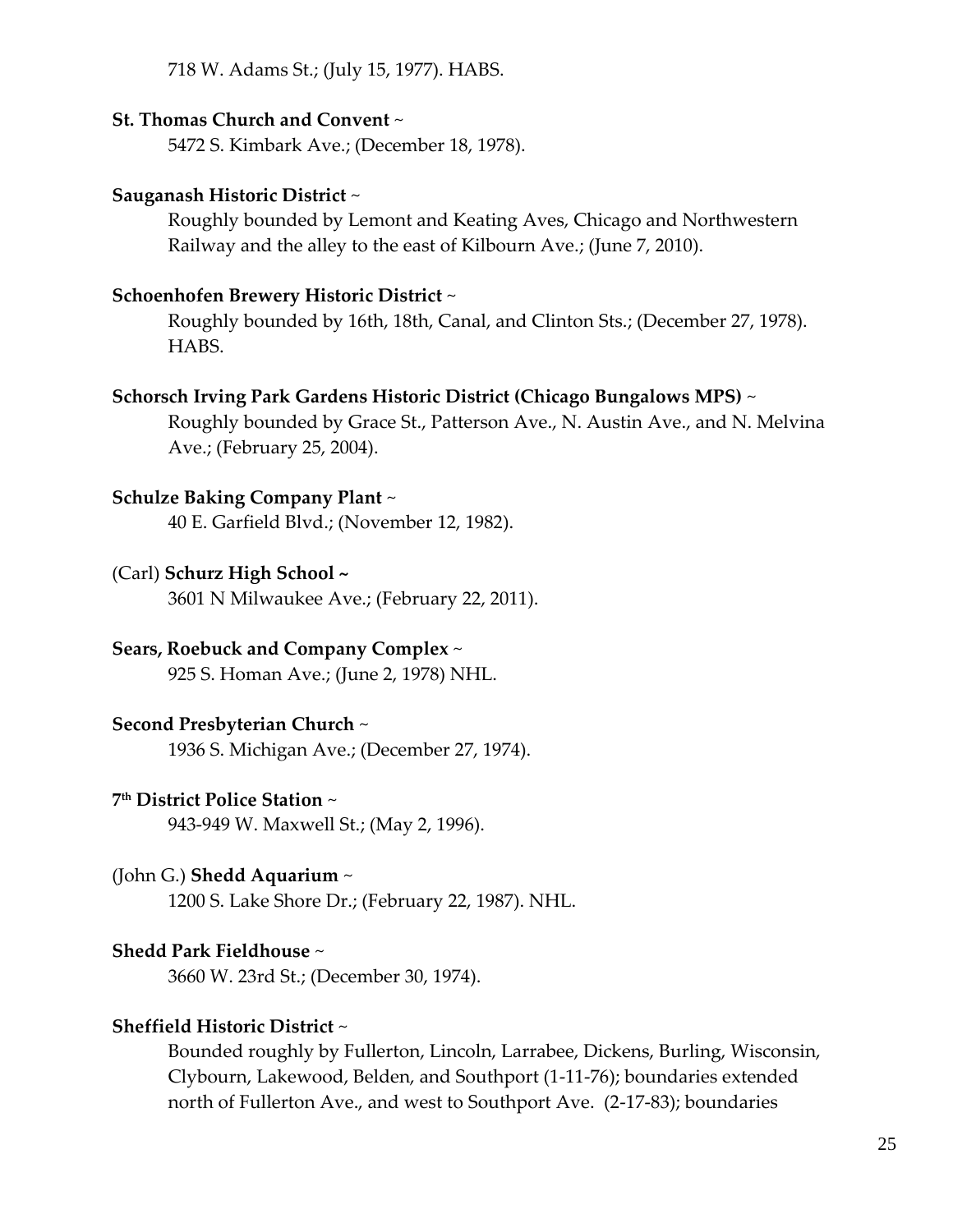further extended to include 1344 W. Altgeld St., 2501-2503 N. Southport Ave., and 2501-2519 N. Wayne Ave. (6-19-85). Boundary increase, roughly bounded by Armitage, Howe, Willow, Kenmore, Wisconsin, and Halsted. (August 22, 1986).

### **Sheridan Park Historic District** ~

Bounded by Lawrence Ave. on the north, Montrose Ave., on the south, and roughly by Clark St. on the west and Racine Ave. on the east. (December 27, 1985).

### **Sheridan Plaza Hotel** ~

4601-13 N. Sheridan Rd.; (November 21, 1980).

#### **Sherman Park** ~

1307 W. 52nd St.; (May 21, 1990).

#### **Shoreline Apartments ~**

2231 E. 67th St.; (September 5, 2017).

# **Silversmith Building** ~

10 S. Wabash Ave.; (May 16, 1997).

# **Singer Building** ~

120 S. State St.; (February 10, 1983).

#### (J. P.) **Smith Shoe Company Plant** ~

671-699 N. Sangamon Ave., and 901-921 W. Huron St.; (November 14, 1985).

#### **Soldier Field** ~

425 E. 14th St.; (August 9, 1984).

#### **Somerset Hotel** ~

1152-1154 S. Wabash Ave.; (March 3, 2000).

#### **South Dearborn Street – Printing House Row Historic District** ~

343, 407, 417, 431 S. Dearborn St. and 53 W. Jackson Blvd.; (January 7, 1976). HABS; NHL.

#### **South Loop Printing House District** ~

Roughly bounded by Taylor, Polk, Wells, Congress and State Sts.; (March 2, 1978).

#### **South Park Manor Historic District (Chicago Bungalows MPS)** ~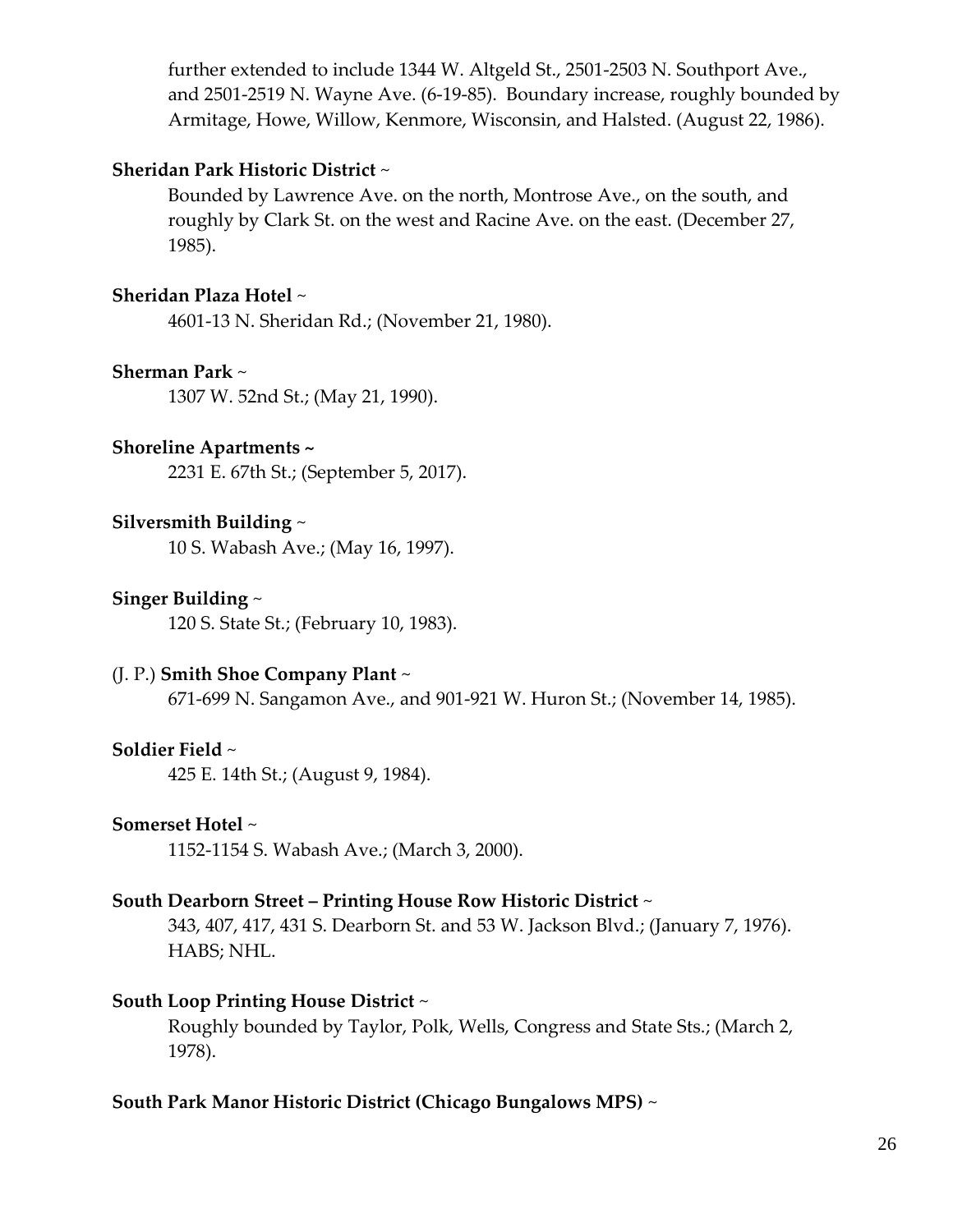Roughly bounded by S. King Dr., S. State St., 75<sup>th</sup> St. and 79<sup>th</sup> St.; (February 25, 2004).

# **South Shore Beach Apartments** ~

7321 S. Shore Dr.; (June 9, 1978).

# **South Shore Bungalow Historic District (Chicago Bungalows MPS)** ~

Roughly bounded by S. Crandon Ave. on the East, E. 78th St. on the South, S. Clyde Ave. on the West, E. 75th St. on the North; (December 10, 2008).

# **South Shore Country Club** ~

71st St. and S. Shore Dr.; (March 4, 1975).

# **South Side Community Art Center ~**

3831 S Michigan Ave., (September 13, 2018)

# **South Water Market ~**

Roughly bounded by 14<sup>th</sup> Pl., 16<sup>th</sup> St. rail embankment, Racine Ave. and Morgan St.; (August 20, 2004).

# **Spiegel Office Building ~**

1038 W. 35th St.; (February 18, 2009).

# **Steuben Club Building ~**

188 W. Randolph St.; (May 22, 2007).

# **Stony Island Trust and Savings Bank Building** ~

6760 S. Stony Island Ave.; (December 31, 2013

# **Story–Camp Rowhouses** ~

1526-28 W. Monroe St.; (May 8, 1980).

# **Storkline Furniture Corporation Factory** ~

4400-4418 W. 26<sup>th</sup> St.; (March 6, 2013).

# **Strand Hotel** ~

6315-6323 S. Cottage Grove Ave.; (January 29, 2013).

# **Studebaker Building (Fine Arts Building)** ~

410-418 S. Michigan Ave.; (August 11, 1975). HABS.

# **Storkline Furniture Corporation Factory** ~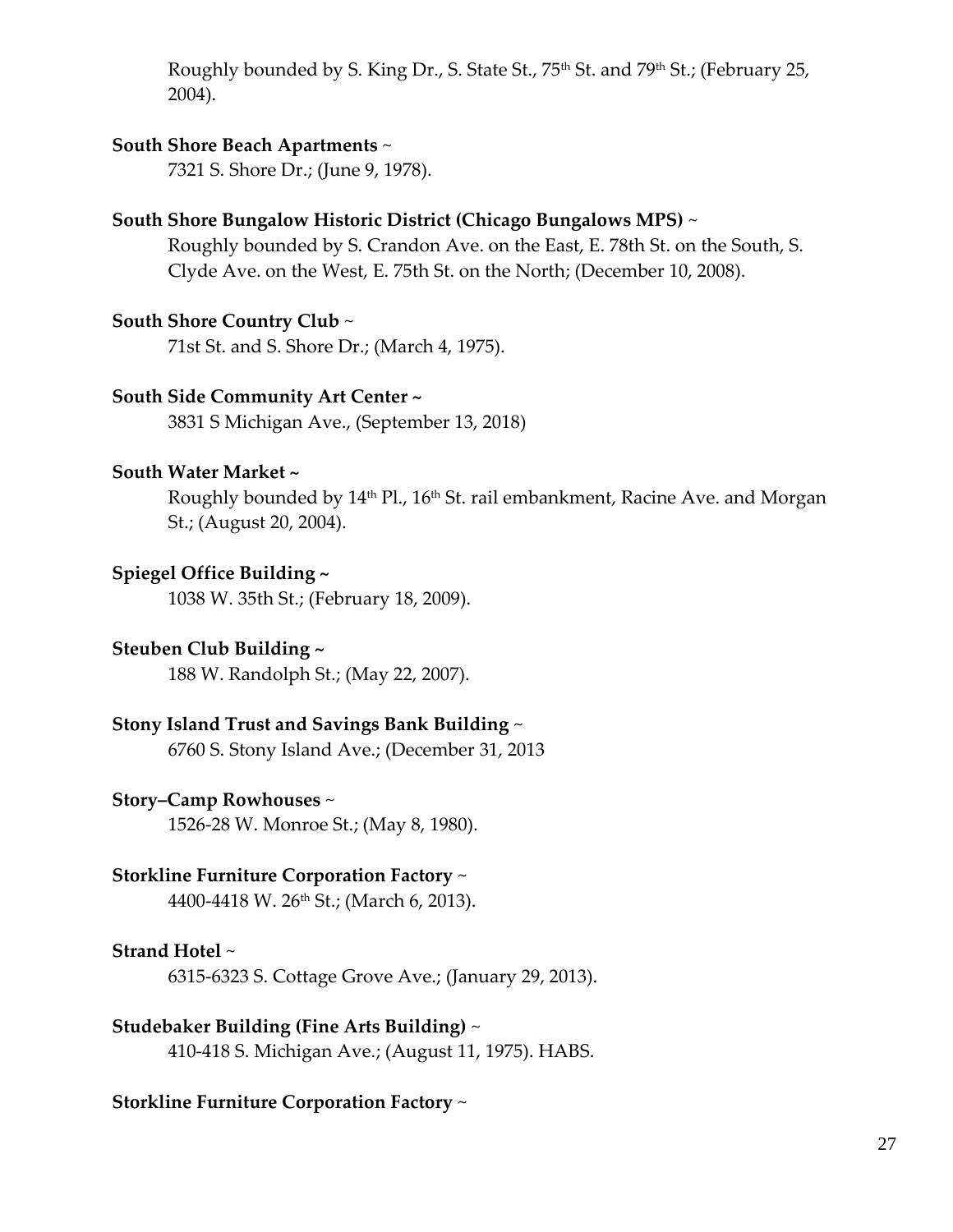4400-4418 W. 26<sup>th</sup> St.; (March 6, 2013).

#### **Sutherland Hotel** ~

4659 S. Drexel Blvd.; (May 4, 2011).

#### **Swedish American Telephone Co. Bldg** ~

5235-57 N. Ravenswood Ave.; (September 11, 1985).

#### **Swedish Club of Chicago** ~

1258 N. LaSalle St.; (December 2, 1985).

#### **Swift House** ~

**T**

4500 S. Michigan Ave.; (June 9, 1978).

(Lorado) **Taft Midway Studios** ~

6016 S. Ingleside Ave.; (October 15, 1966). NHL.

#### **Talman West Ridge Bungalow Historic District (Chicago Bungalows MPS)** ~

Roughly bounded by N. Campbell Ave., W. Devon Ave., N. Fairfield Ave., and W. Pratt Ave.; (December 10, 2008).

#### (Curt) **Teich and Company Building** ~

1733-55 W. Irving Park Rd.; (March 7, 1990).

# **Theurer-Wrigley House** ~

2466 N. Lakeview Ave.; (July 28, 1980).

# **Third Church of Christ, Scientist (Metropolitan Missionary Baptist Church) ~**

2151 W. Washington Blvd.; (October 24, 2016).

#### **320 West Oakdale Avenue ~**

320 W. Oakdale Ave.; (April 23, 2013).

#### **399 West Fullerton Parkway** ~

399 W. Fullerton Ave.; (May 22, 2007).

#### **Tree Studio Building and Annexes** ~

4 E. Ohio St.; (December 16, 1974).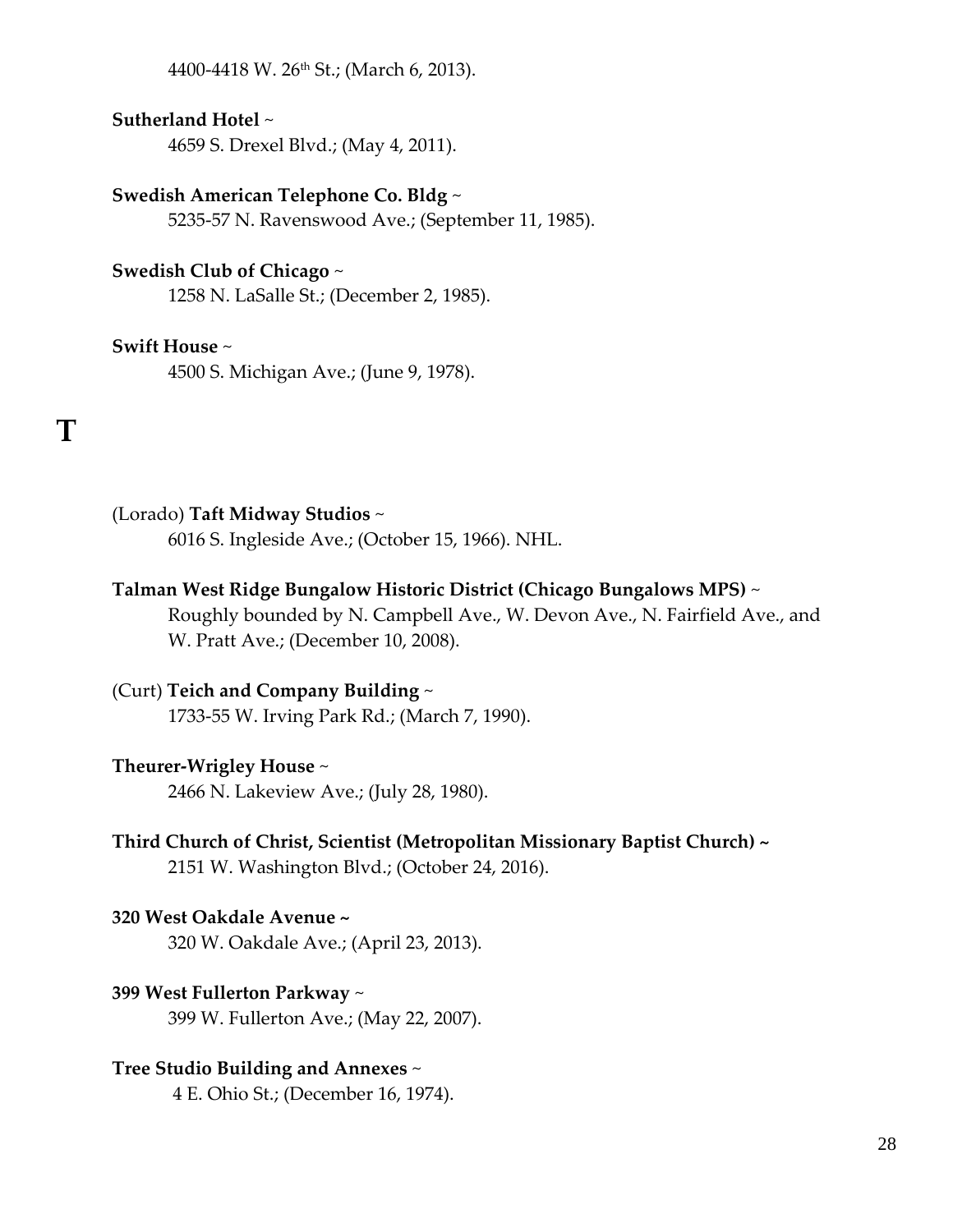# **Tri –Taylor Historic District** ~

Roughly bounded by Harrison and Polk Sts., Greenshaw St., and Western and Ogden Aves. (3-3-83); boundaries extended roughly on the North by Oakley, Harrison, and Claremont Sts. and on the Southeast by Taylor and Oakley Sts.; (February 3, 1988).

### **Trumbull Park** ~

2400 E. 105th St.; (April 20, 1995).

# **Trustees System Service Building** ~

201 N. Wells St.; (September 3, 1998).

#### **2440 N. Lakeshore Avenue ~**

2440 N. Lakeshore Ave.; (November 22, 2011).

#### **257 East Delaware Street** ~

(June 26, 1987).

# **U**

# **U -505 (IX C U-BOAT) ~**

Museum of Science and Industry, Jackson Park; (June 29, 1989). NHL.

# **Union Park Congregational Church and Carpenter Chapel** ~

1613 W. Washington Blvd.; (May 31, 2006).

# **Union Park Hotel** ~

1519-1521 W Warren Blvd.; (June 7, 2010).

# **United States Post Office** ~

433 W. Van Buren St.; (August 16, 2001).

# **United States Custom House ~**

610 S. Canal St.; (August 4, 2016).

# **University Apartments** ~

1401 and 1451 E. 55<sup>th</sup> St.; 1401 and 1450 E. 55<sup>th</sup> Pl.; (December 22, 2005).

# **Uptown Broadway Building** ~

4703-4715 N. Broadway.; (November 6, 1986).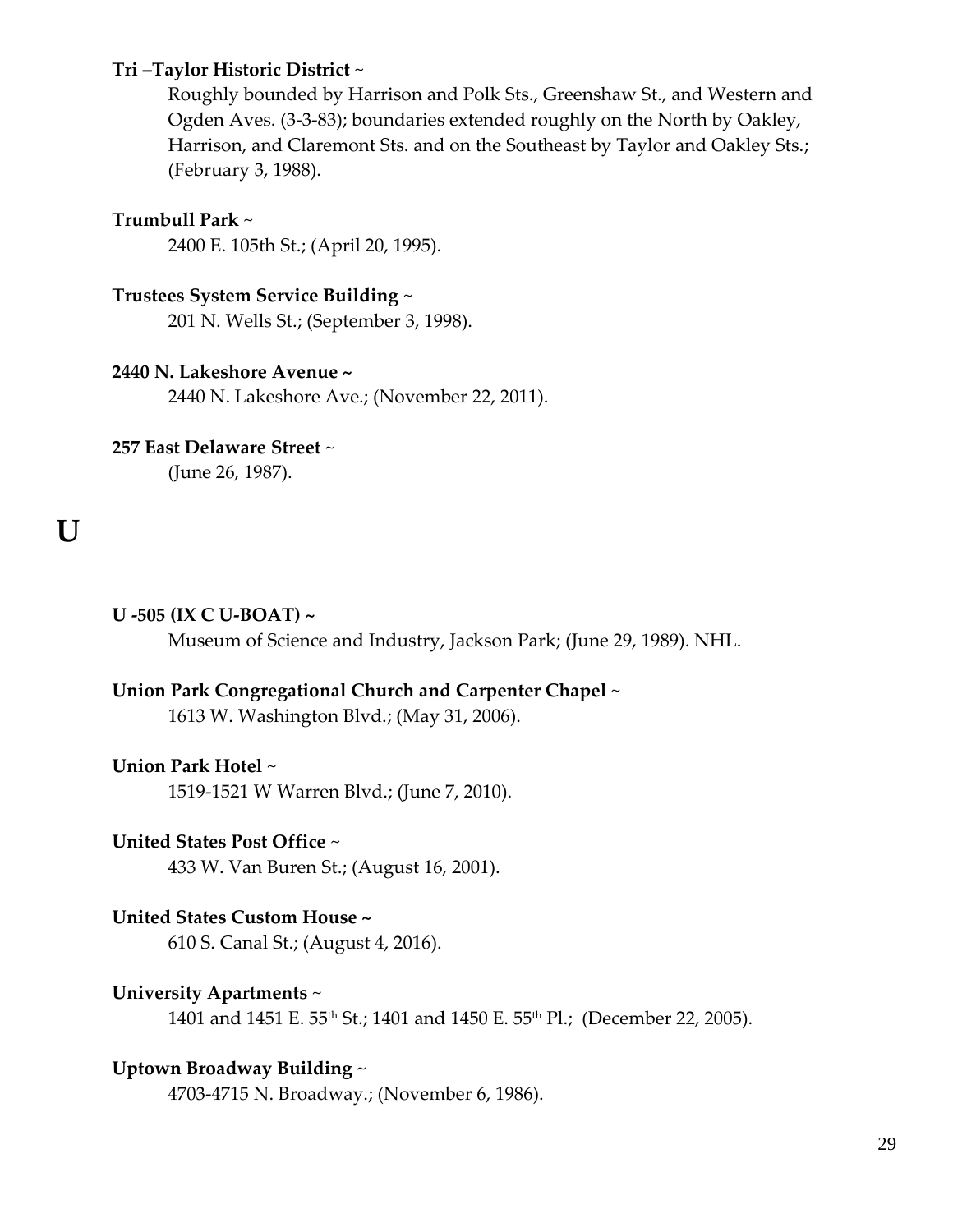### **Uptown Square Historic District** ~

Roughly bounded by the 4500- through 4800-blocks of N. Broadway, the 900 through 1200-blocks of W. Lawrence, the 4700-block of N. Racine, the 4700-block of N. Sheridan, the 1000-block of W. Wilson, and the 1100-block of W. Leland. (November 8, 2000).

### **Uptown Theatre ~**

4814-1816 N. Broadway; (November 20, 1986).

# **V**

# **Vassar Swiss Underwear Company Building** ~

2545 W. Diversey Ave.; (August 22, 2007).

# **Vesta Accumulator Company Building** ~

2100 S. Indiana Ave.; (January 2, 2013).

# **Villa Historic District** ~

Roughly bounded by W. Avondale, W. Addison. N. Pulaski, and N. Hamlin Aves. (9-11-79); boundaries extended to include 3948-52 and 3949-53 W. Waveland Ave.; (March 10, 1983).

# **W**

# (Joseph J.) **Walser House ~**

42 N. Central Ave.; (April 23, 2013).

#### **West Argyle Street Historic District** ~

Roughly bounded by N. Sheridan Rd., W. Ainslie St., N. Broadway, and W. Winona St. (June 3, 2010). Boundary increase to include six buildings on N. Sheridan Rd. and seven buildings on N. Broadway; (July 30, 2013).

#### **West Chatham Bungalow Historic District (Chicago Bungalows MPD)** ~

Roughly bounded by S. Perry Ave. on the east, W. 82<sup>nd</sup> St. on the south, S. Stewart Ave. on the west, and W 79<sup>th</sup> St on the north. (March 19, 2010).

#### **West Loop - LaSalle Street Historic District** ~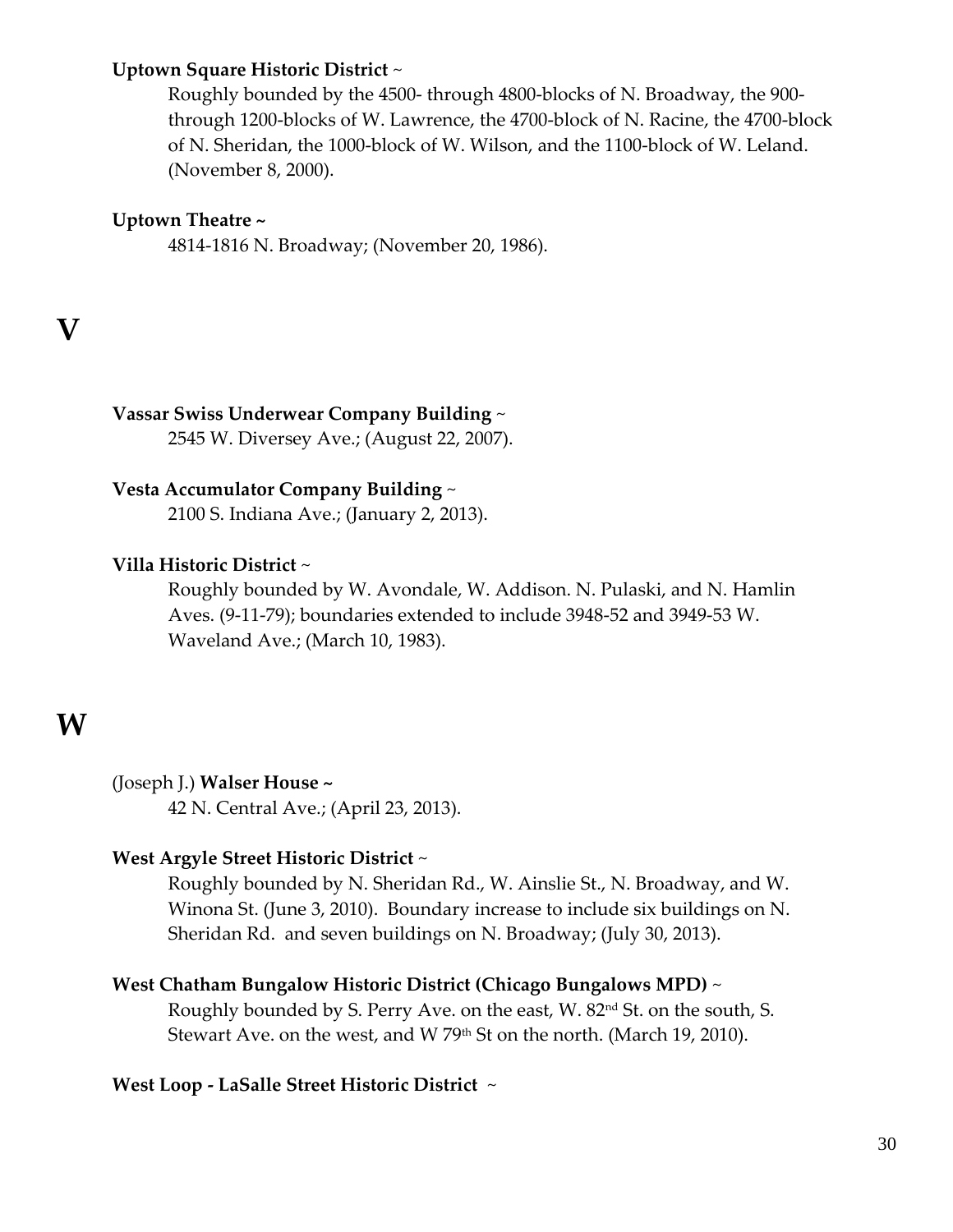Roughly bounded by Wacker Drive on the north, Wells Street on the west, Van Buren Street on the south and Clark Street on the east. (June 14, 2013).

#### **West Pullman Elementary School ~**

11941 Parnell Ave., (August 27, 2018)

#### **Wholesale Florists Exchange ~**

1313 W. Randolph St.; (November 22, 2011).

#### (William) **Waller House** ~

1012 N. Dearborn St.; (November 21, 1980).

#### (Seth) **Warner House** ~

631 N. Central Ave.; (June 3, 1982).

#### **Washington Park (Chicago Park District MPS)** ~

5531 S. King Dr.; (August 20, 2004).

#### **Washington Square Park** ~

901 N. Clark St.; (May 20, 1991).

#### **Washington Square Historic District (Land Subdivisions with Set-Aside Parks MPS)**

**~** Washington Square, N. Dearborn St., from W. Walton St. to W. Chicago Ave.; (August 21, 2003).

#### (Ida B.) **Wells-Barnett House ~**

3624 S. Martin Luther King Dr.; (July 8, 1974). NHL.

#### **West Burton Place Historic District** ~

143-161 West Burton Pl.; (December 6, 2007).

#### **West Jackson Boulevard District** ~

Roughly bounded by Laflin, Ashland, Adams, and Van Buren Sts. (May 19, 1978); boundary extended to include the Pearson House, 1513 W. Adams St. (October 19, 1989).

#### **Wheeler–Kohn House** ~

2018 S. Calumet Ave.; (August 12, 1999).

#### **West Loop-LaSalle Street Historic District** ~

Roughly bounded by Wacker Dr., Wells, Van Buren, & Clark Sts.; (June 1, 2013).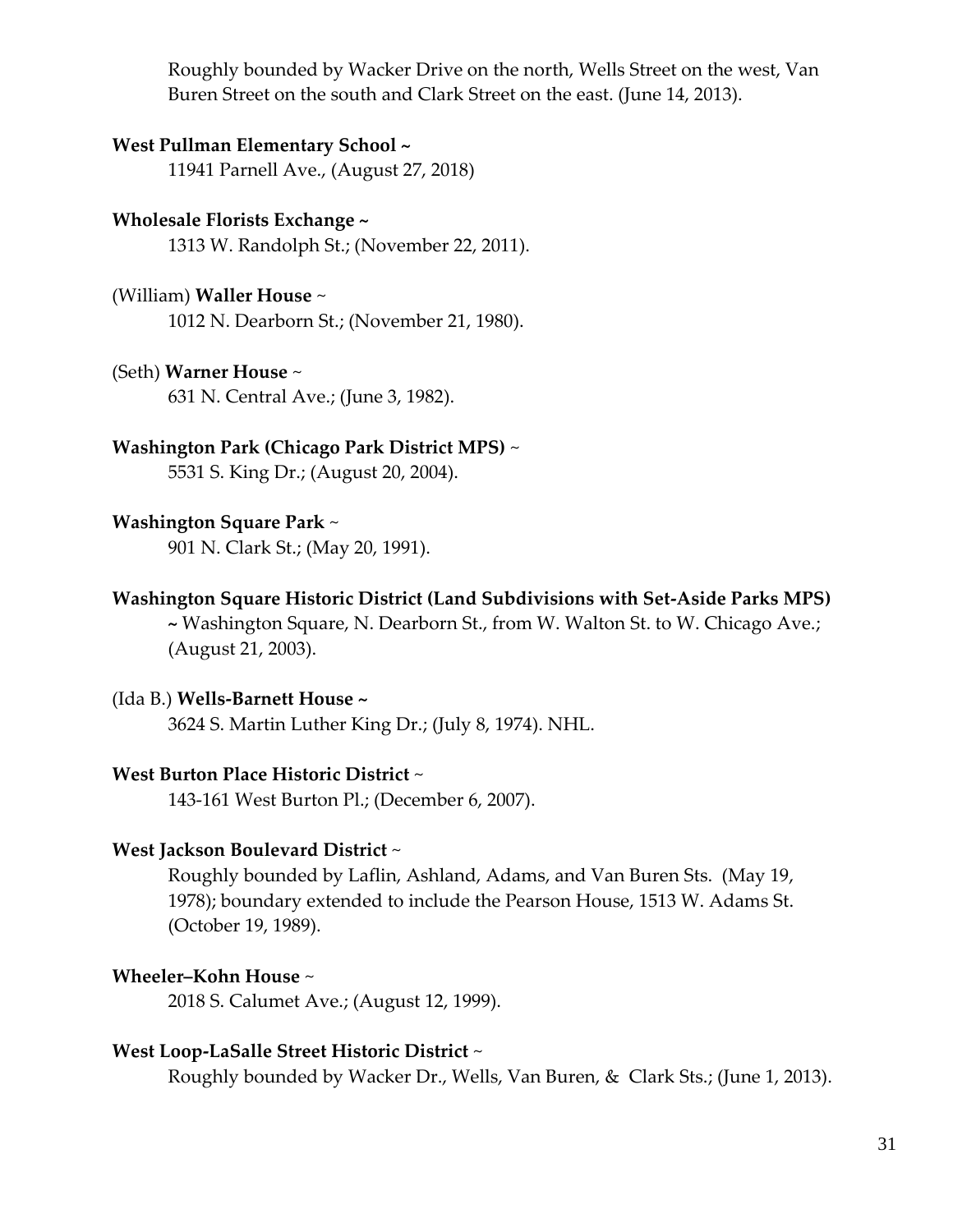# **West Loop--LaSalle Street Historic District (Boundary Increase) ~**

330 S. Wells & 212 W. Van Buren Sts.; (July 24, 2017).

### **Wicker Park Historic District** ~

Roughly bounded by Wood, Crystal and N. Caton Sts., Claremont and North Aves.; (June 20, 1979).

(Dr. Daniel Hale) **Williams House** ~ 445 E. 42nd St.; (May 15, 1975). NHL.

#### **Wooden Alley** ~

Roughly 1535 North between Astor and State St.; (May 22, 2002).

### **Wrightwood Bungalow Historic District (Chicago Bungalows MPS)** ~

4600 and 4700 blocks of W. Wrightwood Ave.; (September 15, 2004)

#### **Wrigley Field,**

Clark St. and Addison Rd.; (September 23, 2020). NHL

# **Y**

# **Yale Apartments** ~

6565 S. Yale Ave.; (March 5, 1998).

#### **Yondorf Block and Hall** ~

758 W. North Ave.; (November 13, 1984).

#### **YMCA Hotel** ~

820-828 S. Wabash Ave.; (August 30, 1998).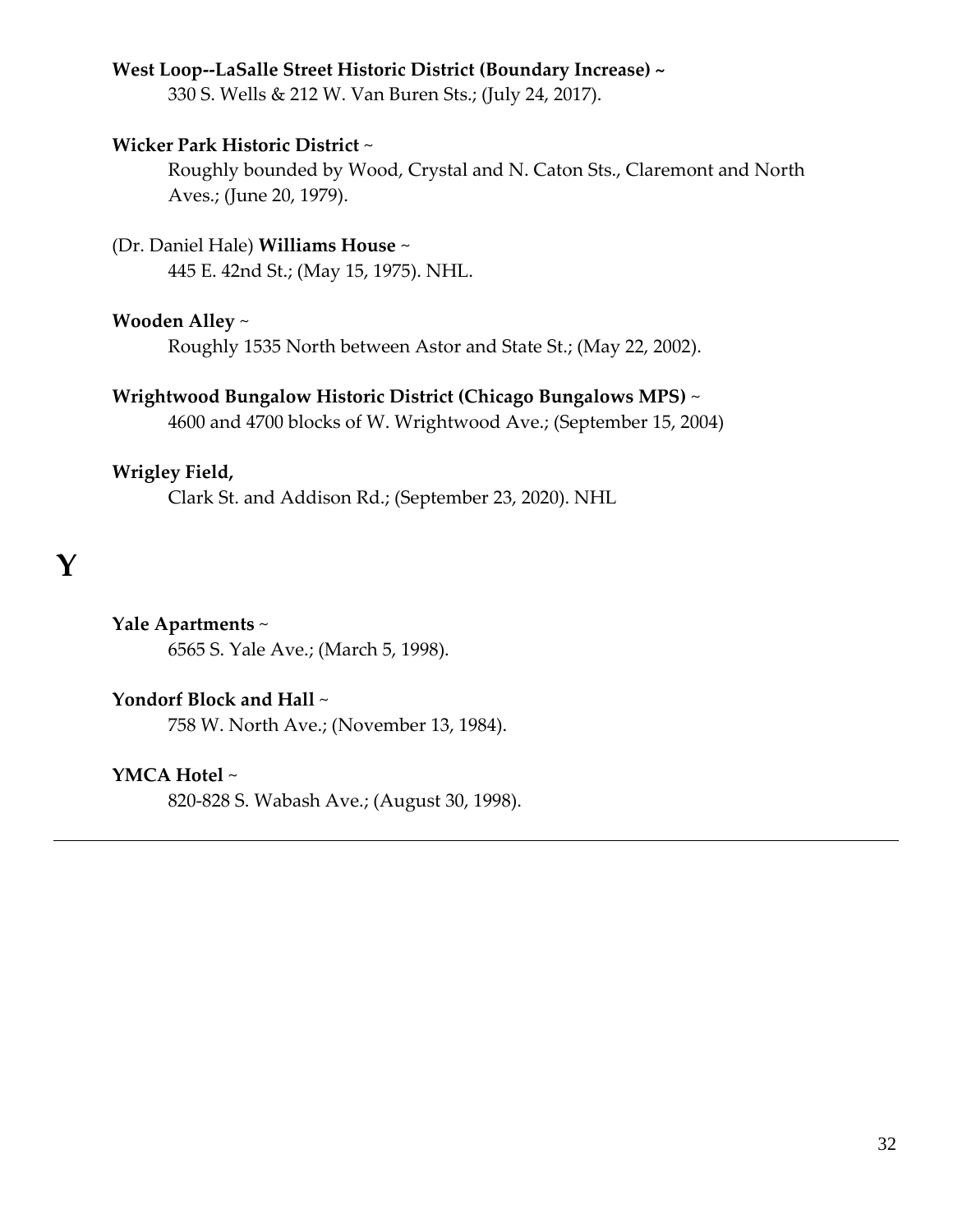# **Multiple Property Documentations**

A Multiple Property Documentation is a cover document which identifies the National Register eligibility for a group of related properties. It may be used to nominate and register thematically-related historic properties simultaneously or to establish the registration requirements for properties that may be nominated in the future. The Multiple Property Documentations listed chronologically below are related to National register-listed properties in Chicago.

**U.S. Coast Guard Lighthouses and Light Stations on the Great Lakes Thematic Resources** ~ (July 6, 1982).

**The Black Metropolis Thematic Resources** ~ (April 30, 1986).

**Hyde Park Apartment Hotels Thematic Resources**~ (May 14, 1986).

**The Historic Resources of the Chicago Park District** ~ (May 21, 1990).

**[Historic and Architectural Resources of](https://en.wikipedia.org/wiki/Historic_and_Architectural_Resources_of_Route_66_Through_Illinois) Route 66 through Illinois**~ (date 1997).

**Motor Row, Chicago, Illinois, Multiple Property Documentation Form** ~ (November 18, 2002).

**Chicago Bungalows, Multiple Property Documentation Form** ~ (February 25, 1904).

**Land Subdivisions with Set-Aside Parks, Chicago, Illinois** ~ (August 21, 2003).

**Ethnic (European) Historic Settlements of the City of Chicago, 1861-1930** ~ (June 26, 2009).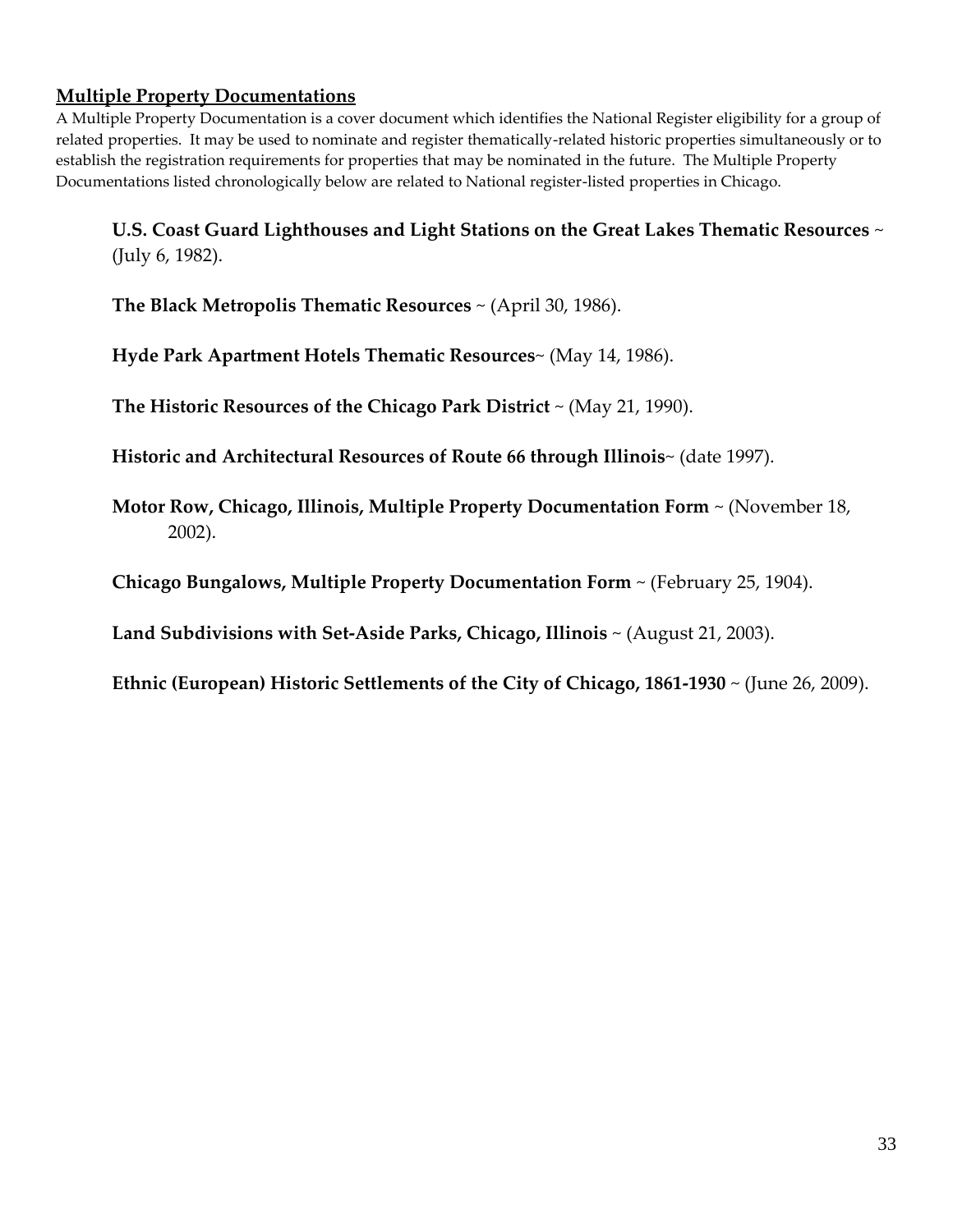# **Determined Eligible for the National Register but not Listed, due to Owner Objection**

# **St. Stanislaus Kostka Church,**

1351 W. Evergreen St.; (June 25, 1982).

# **Brooks Building,**

223 W. Jackson St.; (October 8, 1982).

# **American Book Company Building,**

320-34 E. Cermak Rd.; (June 1, 1998).

# **Lady Elgin Shipwreck,**

Address Restricted, Chicago Vicinity; (November 5, 1999).